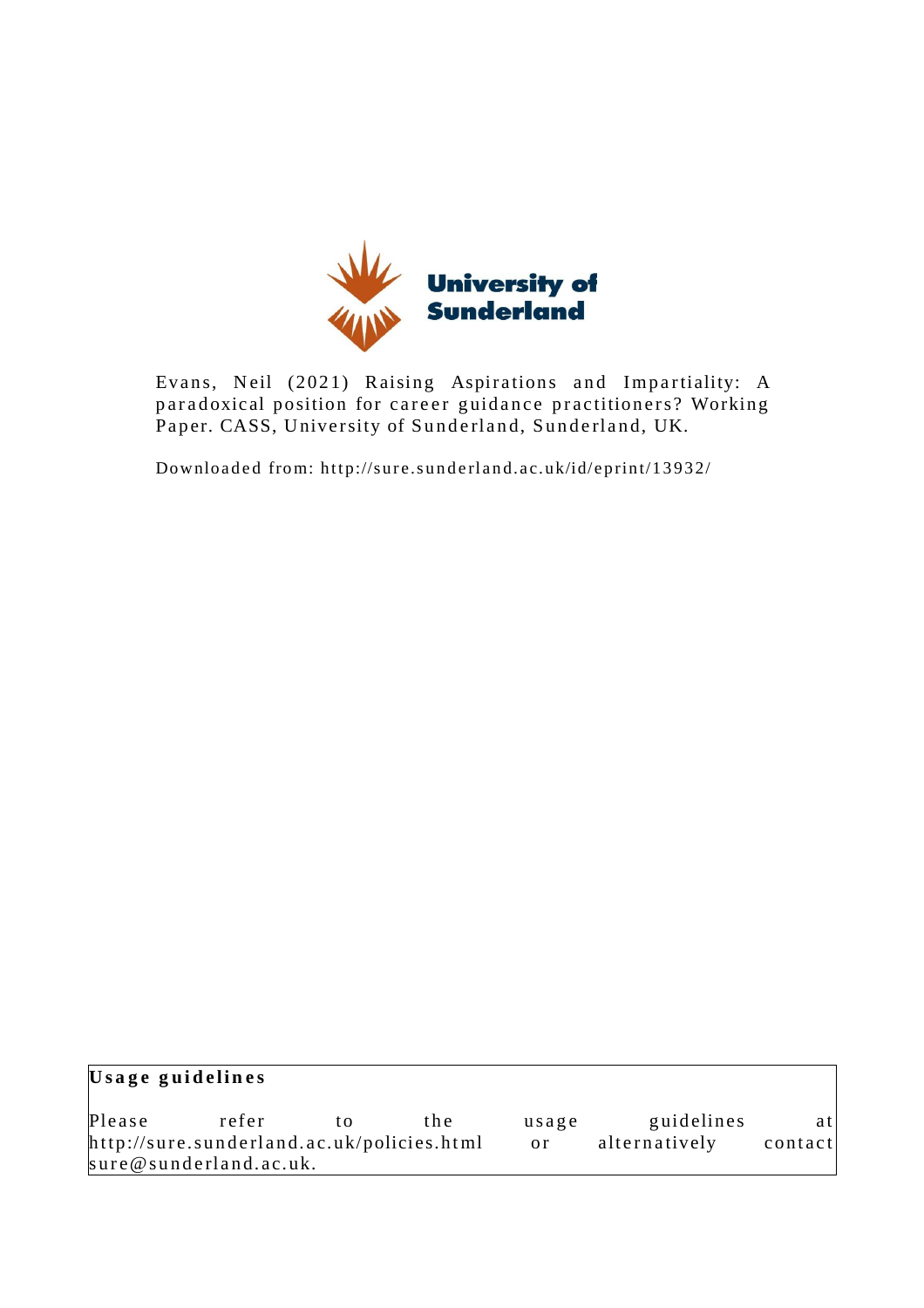

# **Working Paper No. 8**



## **Raising Aspirations and Impartiality: A paradoxical position for career guidance practitioners?**

**Authors: Mr Neil Evans**

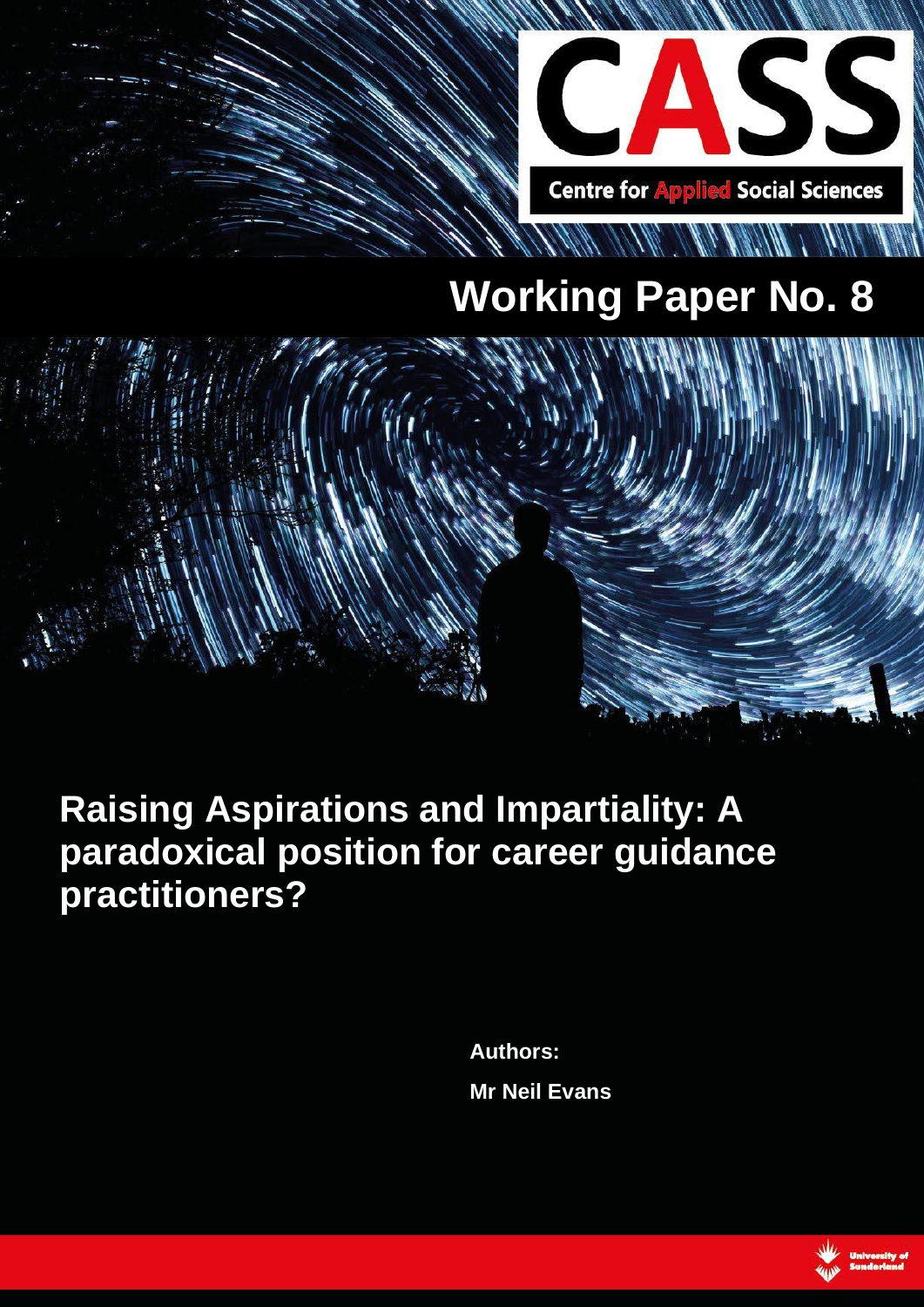© First Published in 2021 by CASS, an imprint of the University of Sunderland

ISBN: 978-1-906832-44-5

The moral right of the author is asserted. The contents of this paper reflect the view only of the author, not of the University of Sunderland, or the Centre for Applied Social Sciences (CASS)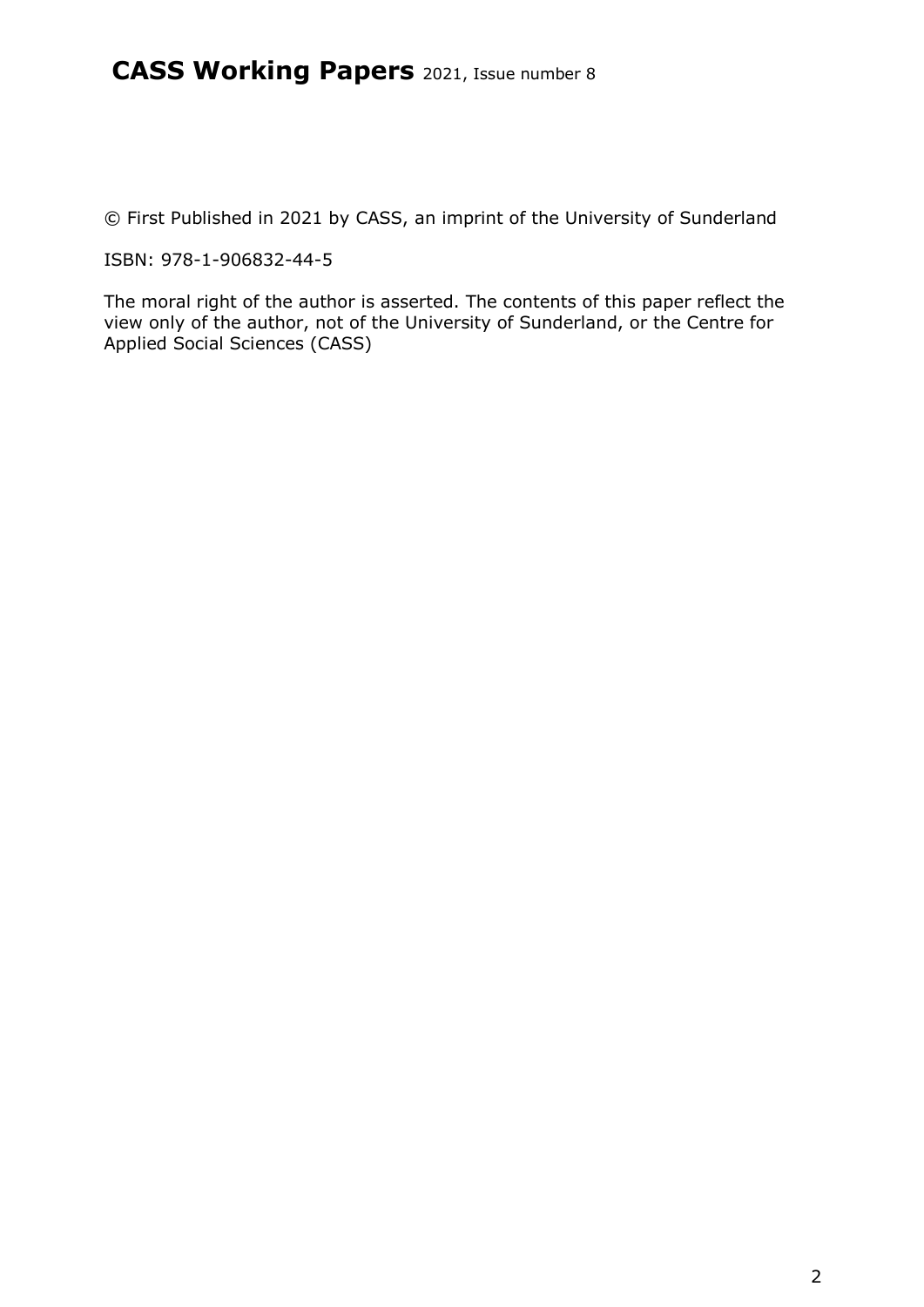**Raising Aspirations and Impartiality:** A paradoxical position for career guidance practitioners?

Neil Evans

*University of Sunderland*

#### **ABSTRACT**

This paper explores the role of career guidance practitioners in relation to their responsibility to provide impartial advice and guidance and how this might be challenged in view of recent debates regarding the aspirations of young people. It questions whether practitioners can encourage the 'raising of aspirations' whilst remaining impartial? These potential contradictions are explored drawing upon themes of social and cultural capital, equality and power. The concepts of aspirations and impartiality are explored within the context of current career education and guidance policy and how this impacts on practice.

#### **KEY WORDS**

Aspirations/ impartiality/ values/ hierarchy of careers/ social capital/ power/ influence

#### **Introduction**

At the core of career guidance practitioners' moral and ethical professional practice is the explicit claim to the provision of advice and guidance that is impartial (DfES 2009, 2011, DfE 2019, ICG 2005, CDI 2019) i.e. advice and guidance that is free from personal and institutional bias. Yet in recent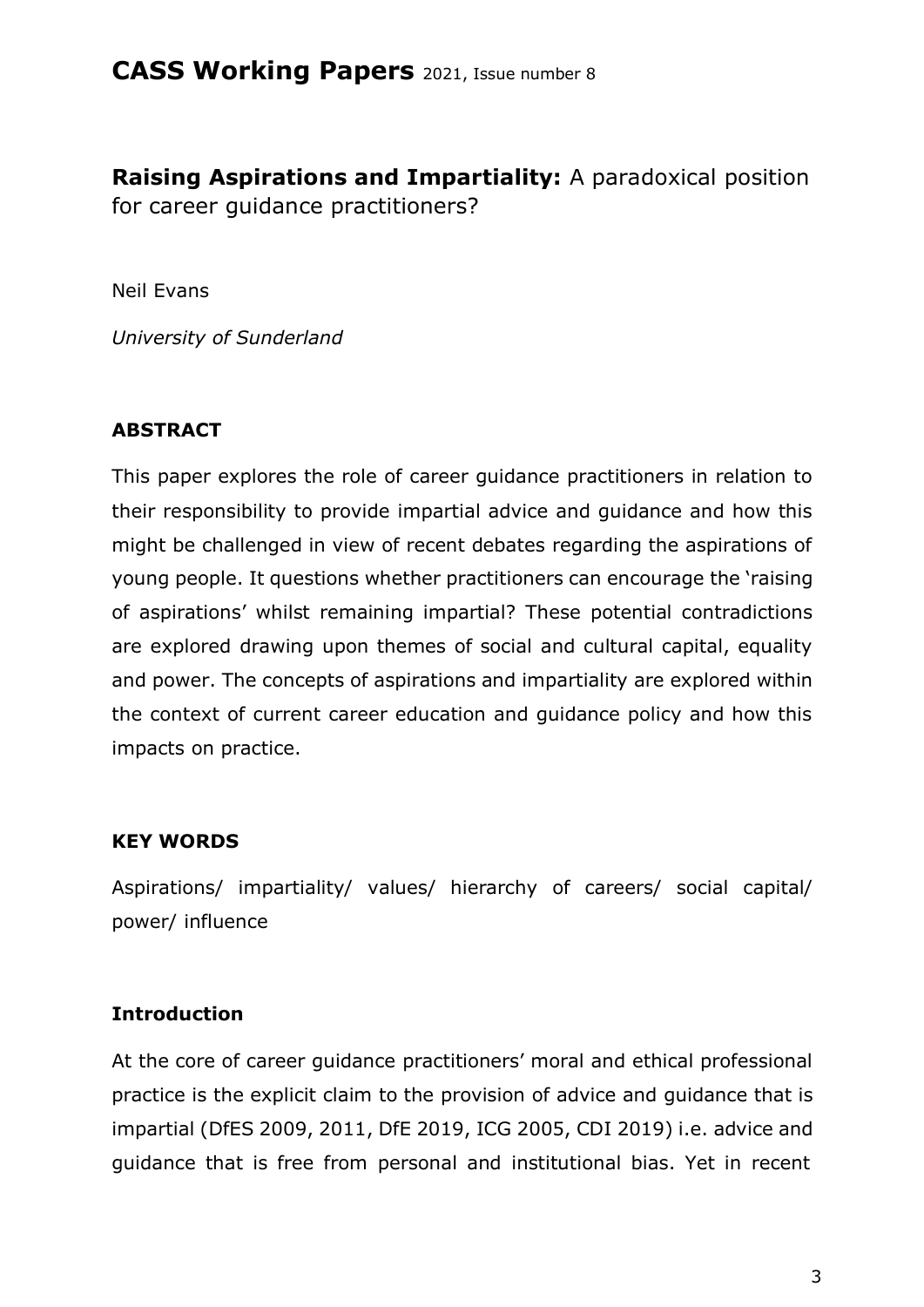years these same *"impartial"* professionals have, in the main, accepted the challenge set by government and others (and for some, a personally selfimposed moral challenge) to attempt to raise young people's aspirations in an attempt to help them meet their full potential. Whether this is realistic, possible or even desirable deserves consideration. Indeed, recent evidence suggests that contrary to what many writers and professionals think, many young people have high aspirations and the real issue is the opportunity to achieve them (Kintrea, St Clair, Houston 2011). Given this more recent evidence, this paper does not question the laudable aim of helping young people fulfil their potential but asks whether the aim of *"raising aspirations"* is compatible with impartiality. And if we accept that the two actions are incompatible then, it could be argued, should we also revisit the role of the guidance practitioner and their attempt to help young people fulfil their potential? This paper also raises broader issues in relation to the role of the guidance practitioner as an agent for change in the career decision making process of young people and how this potentially compromises their impartiality. Can guidance practitioners claim to influence young people yet remain impartial?

There is another issue to consider. Raising aspirations, by definition, implies that there is a hierarchy of aspirations with low aspirations at the bottom and high aspirations at the top. Who defines what are *"lower"* and *"higher"* aspirations and the criteria used in relation to career choices is significant for why and how young people make these choices? Tony Blair reportedly suggested that he would be disappointed should his children achieve the types of jobs undertaken by Harold Wilson's children – Head Teacher and Open University Professor – *"I rather hope my sons would do better than that"* (Cook 2003 cited in Dorling 2005:357). Aspirations are laden with value judgements and we are tempted to ask, *"whose aspirations are they anyway?"* (Slack 2003:1).

Finally, these issues are being raised against a backdrop of significant changes to the nature of career guidance provision in the UK, especially in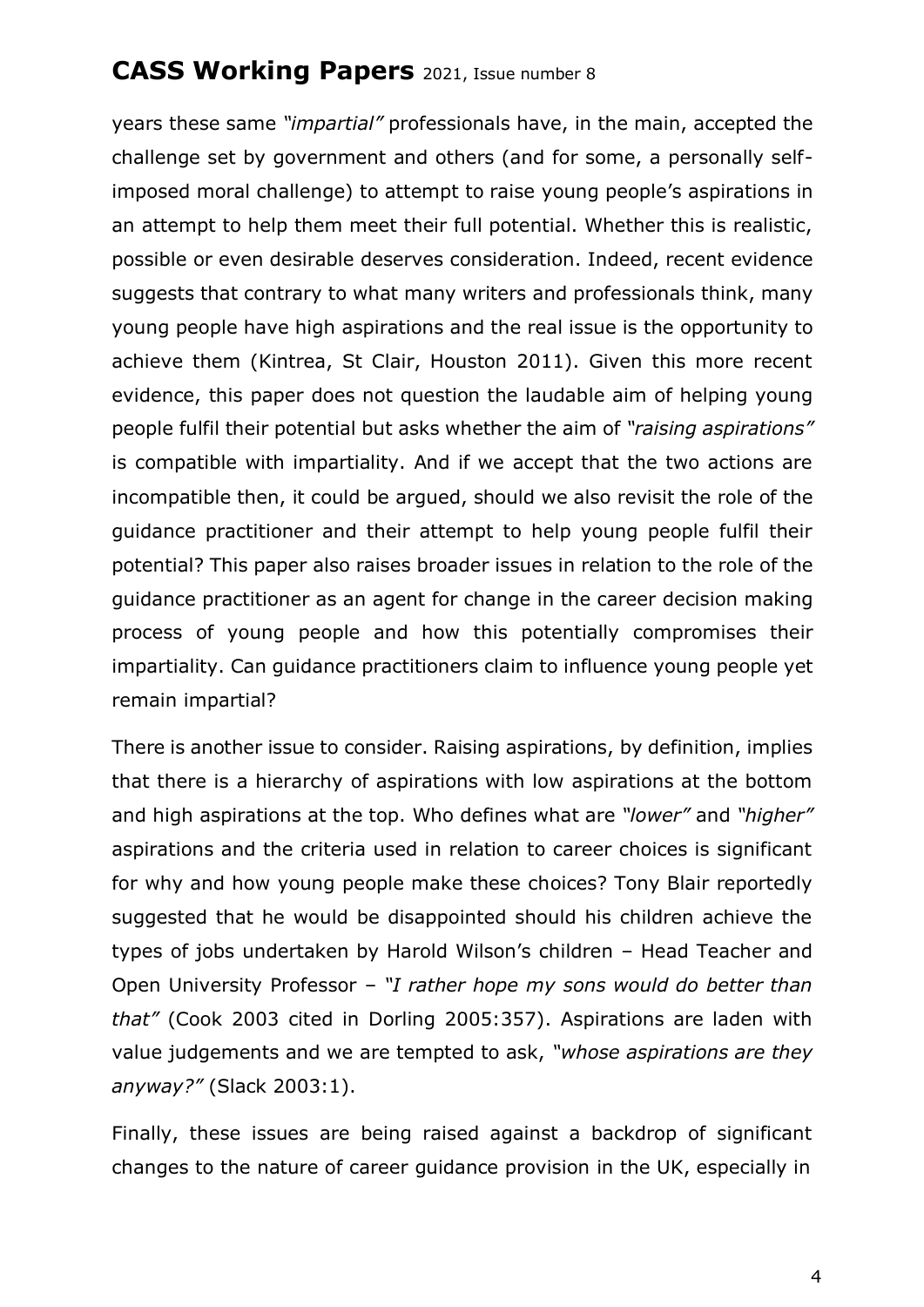England in recent years and continuing mutterings of discontent (Halfon 2018; Hooley 2019; 2021). This was initiated with new statutory responsibilities imposed on schools which came into effect in September 2012 and correspondingly similar changes affecting FE colleges in 2013; the establishment of a national Careers Service – although for young people personified as a website and telephone service; new qualifications for advisers and a newly established professional body, the Career Development Institute, for those involved in supporting the career development of young people and adults, in April 2013. And whilst current Statutory guidance to schools has arguably been strengthened with the inclusion of the Gatsby Benchmarks they remain guidelines, not a requirement. It is also a time of increasing levels of youth unemployment (House of Commons Research Briefing 2021; Francis-Devine 2021), costlier consequences of choosing higher education as a result of increasing tuition fees, a rapidly changing economic base requiring new and different skills, a government constantly looking to reform the qualifications structure for 14-19 year olds and finally, but especially significant to those involved in career guidance, reduced public expenditure on provision. Whilst debate and discussion particularly around aspirations have been prevalent for several years, if not decades, these changes provide a greater urgency for further discussion. Fundamental to any individual making career related choices, be it a course of study, appropriate apprenticeship, job application etc. is the assumption that these choices are 'informed'. A failure of practitioners specifically and the profession as a whole to fully engage in a debate about the nature of aspirations and the partial or impartial role they play risks jeopardising the legitimacy of that support.

Guidance workers do not work in a vacuum and most young people develop aspirations and make career related decisions within a complex social, institutional and personal environment. Guidance, whether formal or informal, is thus often pluralistic and is subject to the everyday influences of educational institutions, parents, peers, the media, professionals,

5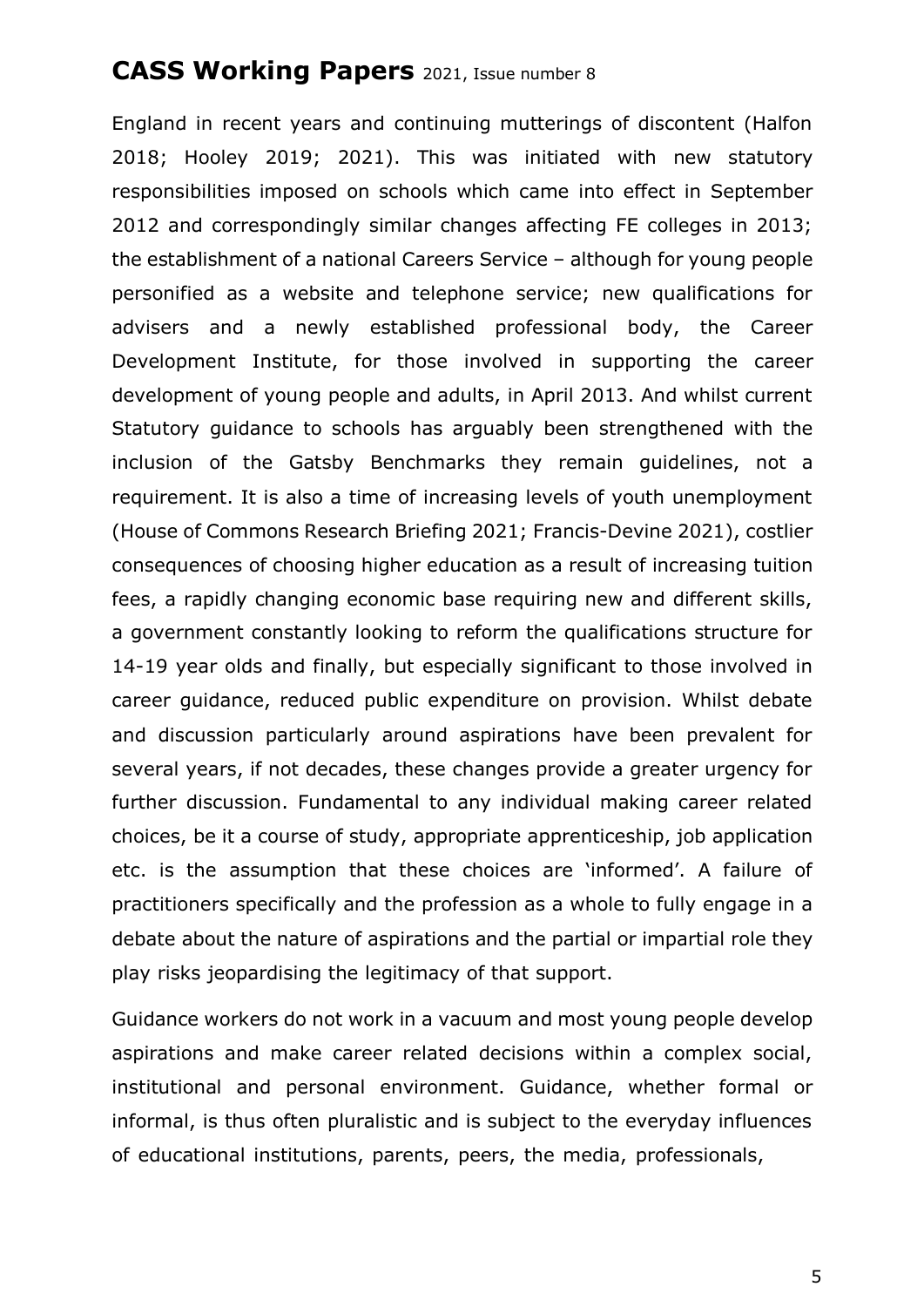employers and others. Each arguably have a significantly greater or lesser impact but with overwhelming evidence supporting the key importance of parents (Bandura, 2001; Gutman Morrison and Akerman, 2008; Kintrea, St Clair, Houston 2011). And as Hodkinson, Colley, and Bowman (2006) claim, effective guidance practice must be in tune with the lived experiences of students. The role that professional guidance workers play however has had a mixed response over recent years in terms of their effectiveness, appropriateness of training and particularly their ability to make effective use of labour market information etc. This was recently evidenced in a 2015 Commons Select Committee report (Long and Hubble 2015). Yet despite recent cutbacks in funding this provision continues to be supported by governments of all political persuasions, all of whom publicly proclaim the value of independent and impartial advice and guidance. To what extent however do practitioners engage with, influence, and respond to the aspirations of those young people they seek to help? Before addressing this, we need first to define the impartial role.

#### **Defining Impartiality**

'Impartiality', despite being widely and consistently used by successive governments in relation to the provision of careers advice and guidance (DCSF 2009, DfE 2011 and 2018) has not been defined clearly or consistently. It is almost as if it is assumed that both recipients and providers of advice and guidance know exactly what this entails although many practitioners will preface their guidance interviews by seeking clarification with the client that they understand what this means through the contracting process. Weller, albeit in reference to the law (1997) sees it as *"the moral imperative requiring that conflicting claims be evaluated without prejudice"* (Weller 1997:405). At face value this appears reasonable enough. This can however be confused with neutrality and in the realm of international conflict *"paradoxically, the attempt to act in strict compliance with these perceived principles has also been invoked to explain the failure of international action"* (Weller 1997: 441). In other words,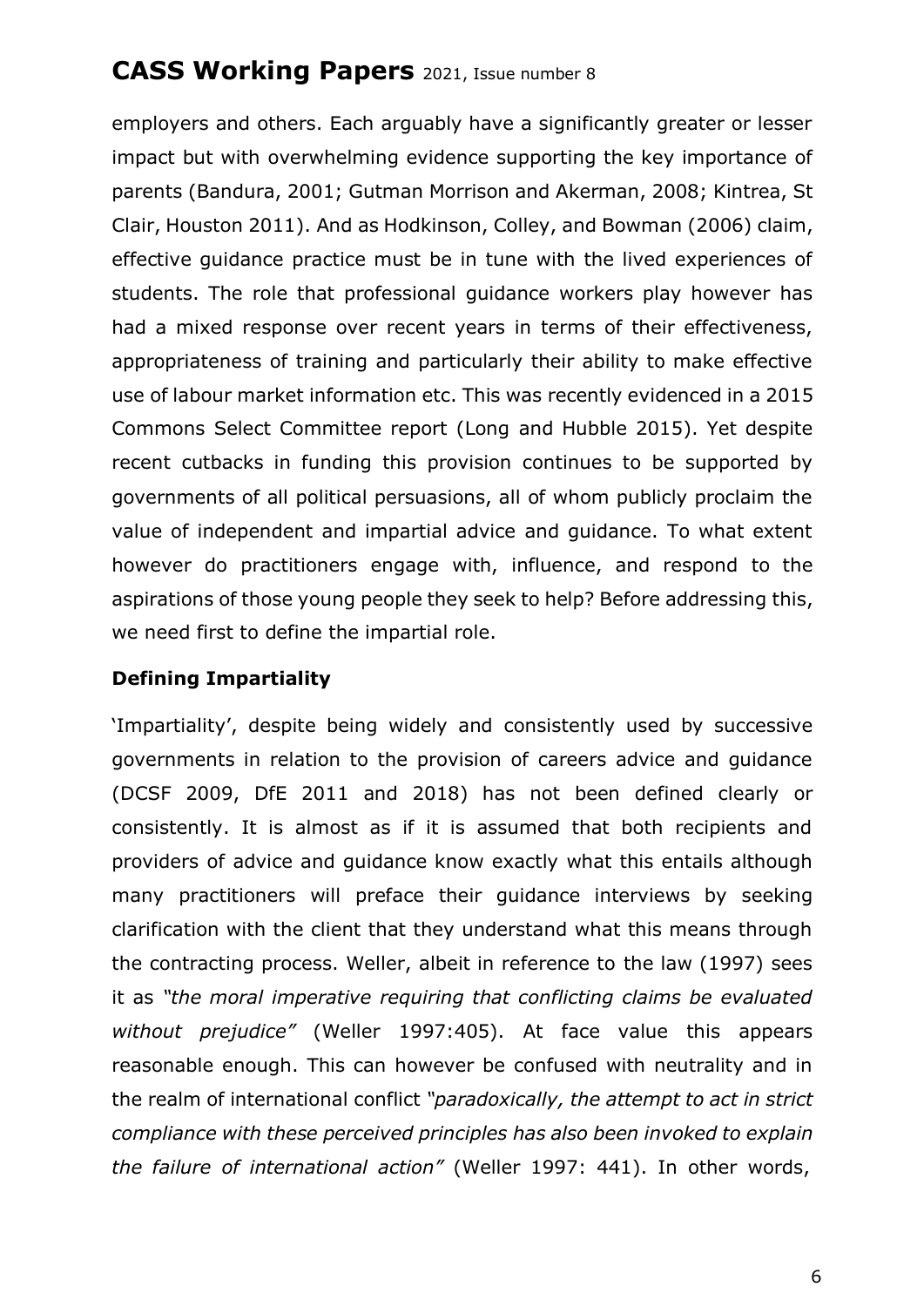keeping out of the debate altogether can be harmful. In career guidance terms advising a young person for example on whether to stay on in the 6<sup>th</sup> form or to leave and look for a job/apprenticeship is not as neutral or innocent an activity as it might appear in relation to impartiality. Clearly if the young person wants to become a vet the latter course of action is to be recommended. But what if there is strong evidence that the young person is unlikely to be able to cope with 'A' levels. Are they to be advised against 'A' levels, to consider a different course, re-think their occupational area or encouraged to take longer to gain the academic requirements for 'A' levels? The Career Development Institute, in its code of ethics for practitioners, says *"members must ensure that professional judgement is objective and takes precedence over any external pressures or factors that may compromise the impartiality of career development activities and services. In doing so, members must ensure that advice is based solely on the best interests of and potential benefits to the client"* (CDI 2019). These 'external pressures' are not made explicit but implicitly include those that emanate from both individuals and organisations that might have their own vested interest in the outcomes of decisions made by young people e.g. those institutions offering opportunities in further and higher education, training, and employment. There is further pressure on those working specifically to work with the young unemployed (or NEET - Not in Employment Education or Training) to meet targets set by their funders including government (Colley 2011)

#### **Aspirations and Value Judgements**

Impartiality, in keeping with our definition, requires us to explore options *"without prejudice"* and therefore requires the practitioner to share with the young person the possibility of all possible options which might entail pursuing 'any goal' and not one that necessarily fits with the objectives of others; e.g. parents, teachers, employers, politicians. Thus, within the contemporary dialogue and consequent policy of 'raising aspirations' (DCSF 2007, DoE 2015) the young person with higher education potential is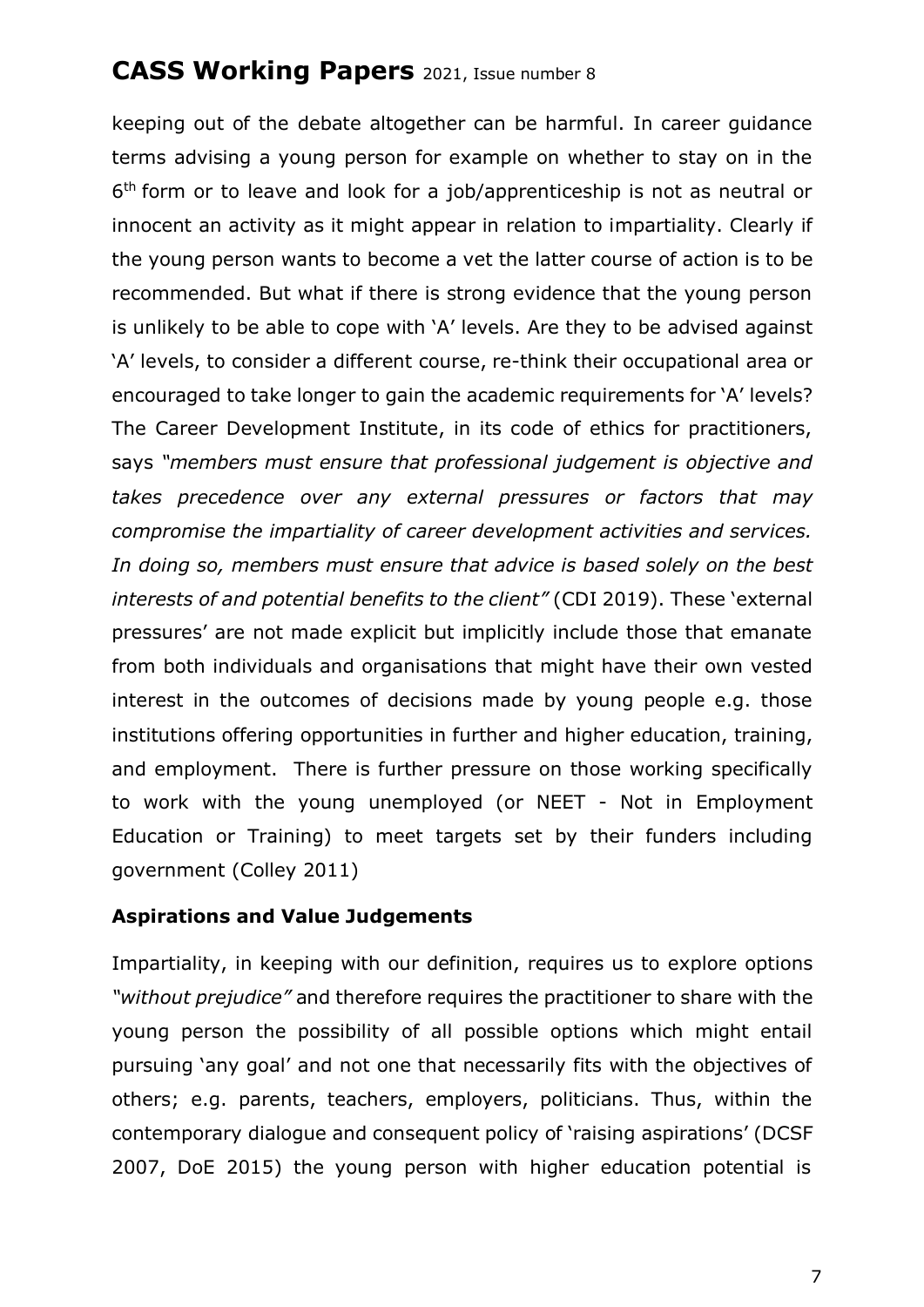expected to be encouraged to pursue this objective irrespective of the benefits or burdens that this might bring to them individually. Yet it is conceivable, for example that higher education as well as not being appropriate for all, is equally unsuitable even for those with the potential. Some career options require a higher education many of which lead to financially rewarding and intrinsically satisfying outcomes for many that pursue them. That higher education equals a *better* career path, is in part a value judgement and a partial view to hold. In reality the biggest argument often put forward in favour of higher education is that it leads to financially more rewarding careers. The Office for National Statistics for example has Law, Finance and Medicine in the top ten of the most paid professions (ONS 2016). Irrespective of whether this is true or not, part of the dilemma, it can be argued, is that the discussions held between both young person and practitioner are trapped in a value laden hierarchical occupational and educational structure where 'A' levels are seen as the 'gold standard' with medicine, law, architecture etc. seen as the *"top professions".* Society, especially through the media, still places a value on jobs which arguably young people - and parents - in particular buy into (TES 2014,Telegraph 2013, NFER 2015) Even at the supposedly lower end of the occupational ladder an electrician is seen as a step above the other building trades. In 2009 this issue was explicitly focused upon by the then Labour government in its report, *Fair Access to the Professions* (DCSF 2009) which expressed concern that the so called better jobs in the professions were not equally open to all and that working class young people have a disproportionately lower chance of entering them than those from the middle and upper classes. The argument here is not that this is not true, nor indeed that access does need to be made fairer – it clearly does according to more recent evidence from the Sutton Trust (Hooley, Matheson, Watts 2014) – but that the rationale for encouraging young people into further and higher education and so called 'higher' occupational areas needs to be justified. There is a value judgement being placed upon these options and the rationality of this judgement is central to this debate.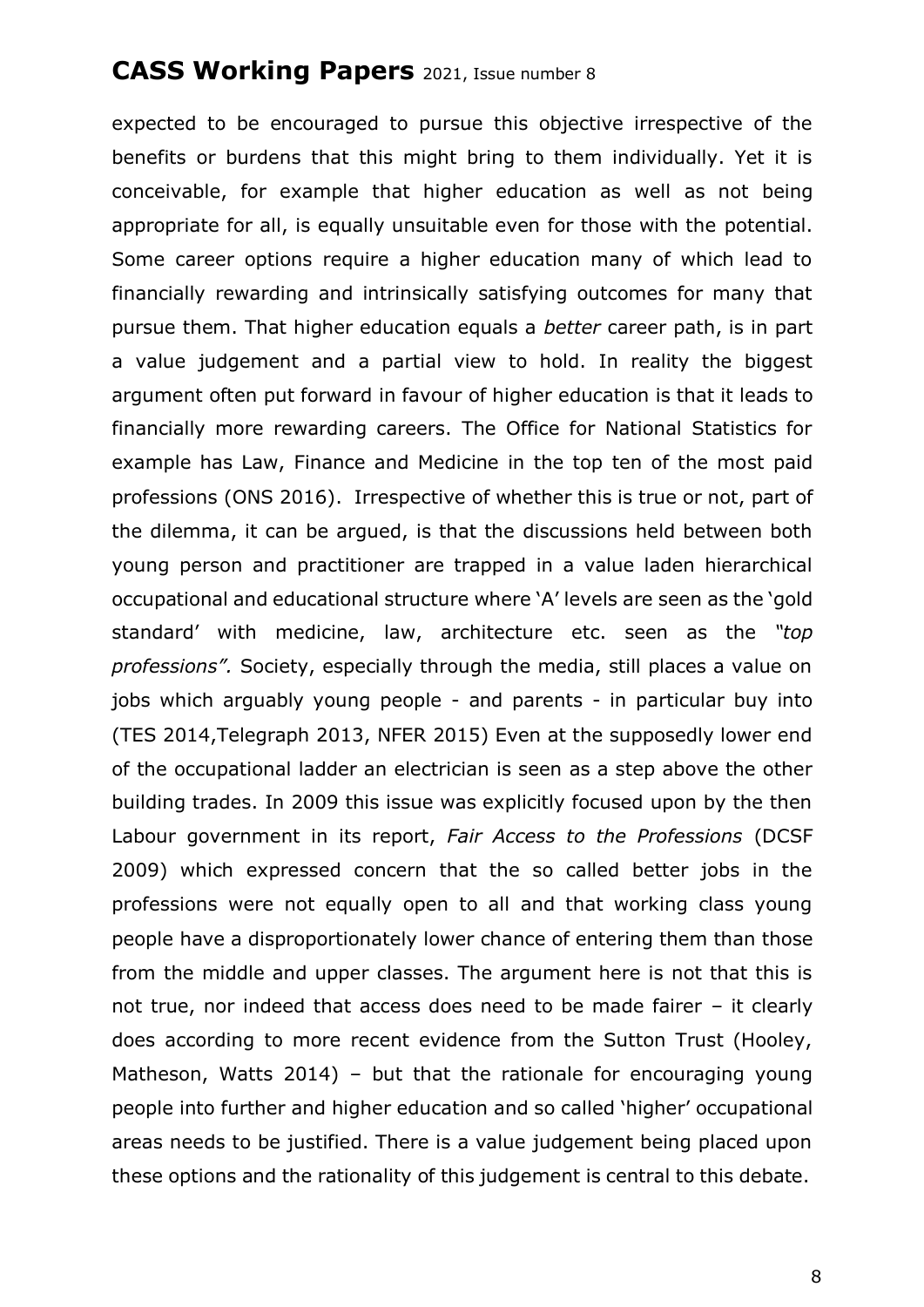The justification for encouraging young people into any option must surely be based upon a transparent, open and honest discussion with each individual. The reality, however, in the current financial climate of reduced resources (Colley, 2011, Careers England 2019) is that the opportunity to discuss these issues on an individual basis is becoming increasing rarer and young people are being exposed to generic sound-bites such as *"doing a degree increases your career earnings'*, or 'why go to college/university when you can get paid apprenticeships' (e.g. The Guardian 2013). More recently this has been complicated by the debate on Degree Apprenticeships (e.g. Guardian 2021) In truth, the situation is that every option is potentially the right one for someone and what young people quite often need is individualised help to explore what makes sense for them. The potential danger here however is that it is possible that these same resource-influenced constraints are partly responsible for unduly influencing the practitioners themselves into accepting uncritically these sound bites. Thus a reduction in the length and quality of training of advisers, increased caseloads, increased prevalence of advisers acting out a dual role (e.g. recruitment officer/student adviser) with a corresponding challenge to neutrality and impartiality and reduced opportunities to engage in continuing professional development and ever present target outcomes, can all contribute to a lack of critical evaluation by the practitioner of opportunities available to young people. The concept of practitioner bias however is not new but its relationship with the value structure of the organisation within which it operates, the current political and policy agenda that impacts on that organisation, itself part influenced by current societal values, and the value structure of the client group with which it is working to support, is a central aspect of this debate and is further explored below.

Values are conceptualised as socially constructed notions and changeable (Patton 2000). They are *"a function of context as they are rarely settled upon introspectively. Individuals construct reality through interactions with*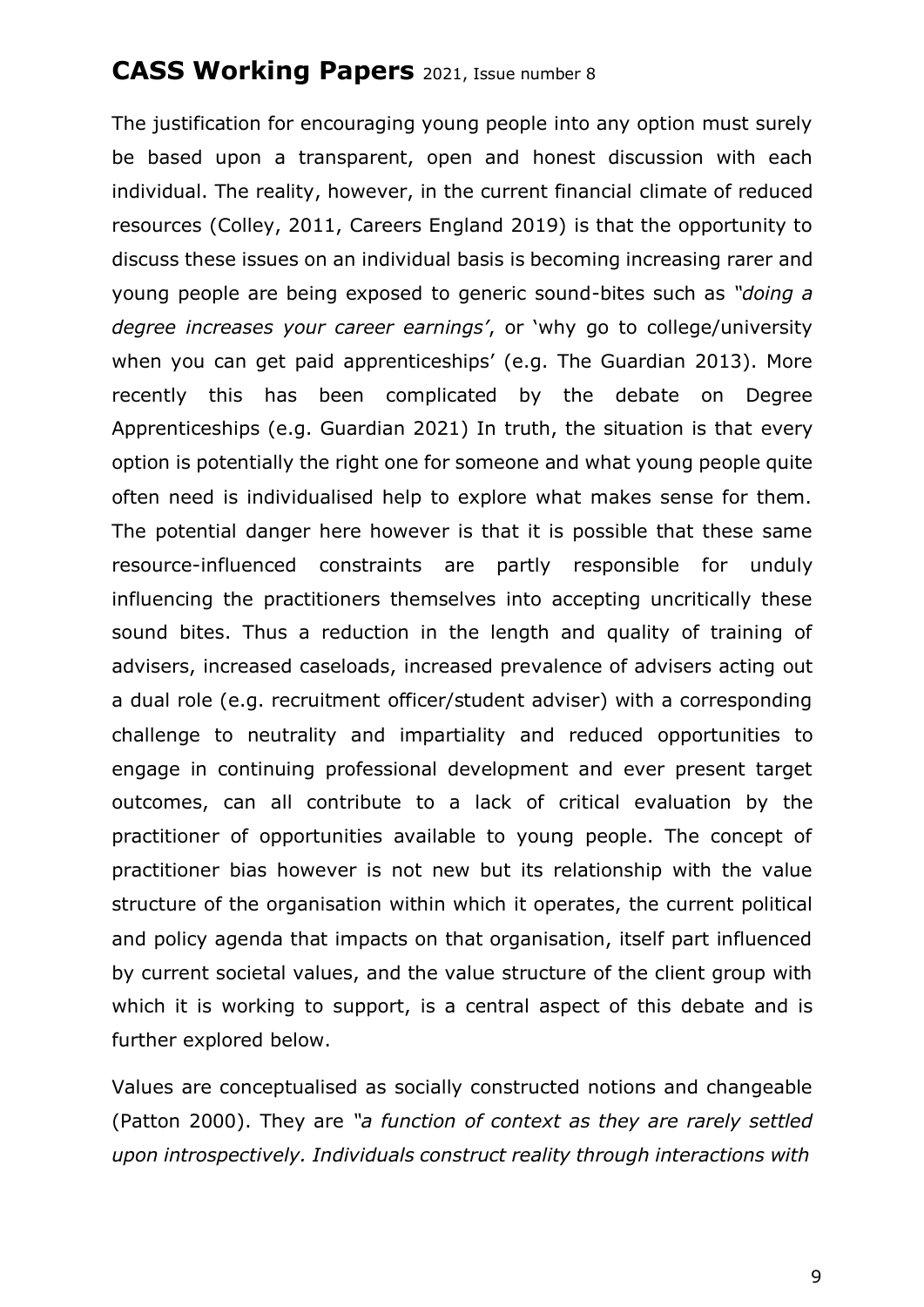*a changing society, culture and economy"* (Patton 2000:71). Fifteen or twenty years ago not staying on in education beyond 16 for many was not an admission of failure or an inability to achieve one's goals (or a lack of aspiration) but for some merely a reflection of expected norms. Theincrease over this period in the numbers of young people staying on in education – e.g. increase of 49% in the number of students from disadvantaged backgrounds applying full time for a first degree between 2008 and 2018 (Universities UK 2018) - , is arguably not the result of their increased appreciation of the intrinsic value of education but because society, encouraged by successive governments, views staying on ineducation as desirable to meet the economic needs of the economy as defined by government and powerful employers. It has also been a measureof social mobility by both Labour and Conservative (including Coalition) governments. This then questions the role of guidance practitioners in this process and their value system. It could be argued that practitioners, as Roberts (1981, 2003) suggests have played a part in a system that has merely contributed to young people's prolonged transitions to employment without any real increase in the achievement of their aspirations or social mobility which might have been expected as a result in increased participation in further and higher education. Evidence of increased numbers of graduates in non- graduate jobs (AGCAS, 2013 ONS 2013, 2018) supports this argument although this is partly dependent on subject studied and occupational sector. More recently however the Office for National Statistics also reports that one in eight young people without degree level qualifications work in graduate jobs (ONS 2018). Acknowledging that this picture fluctuates over time, this mismatch between educational attainment and employment in a free market economy has been an historical issue for policy makers, service providers and practitioners. If the market requires more graduate engineers and fewer graphic designers, this has implications for practice and the role of the practitioner. Respecting both the wishes and desires of individuals to choose what they want to do and the needs of employers/the

10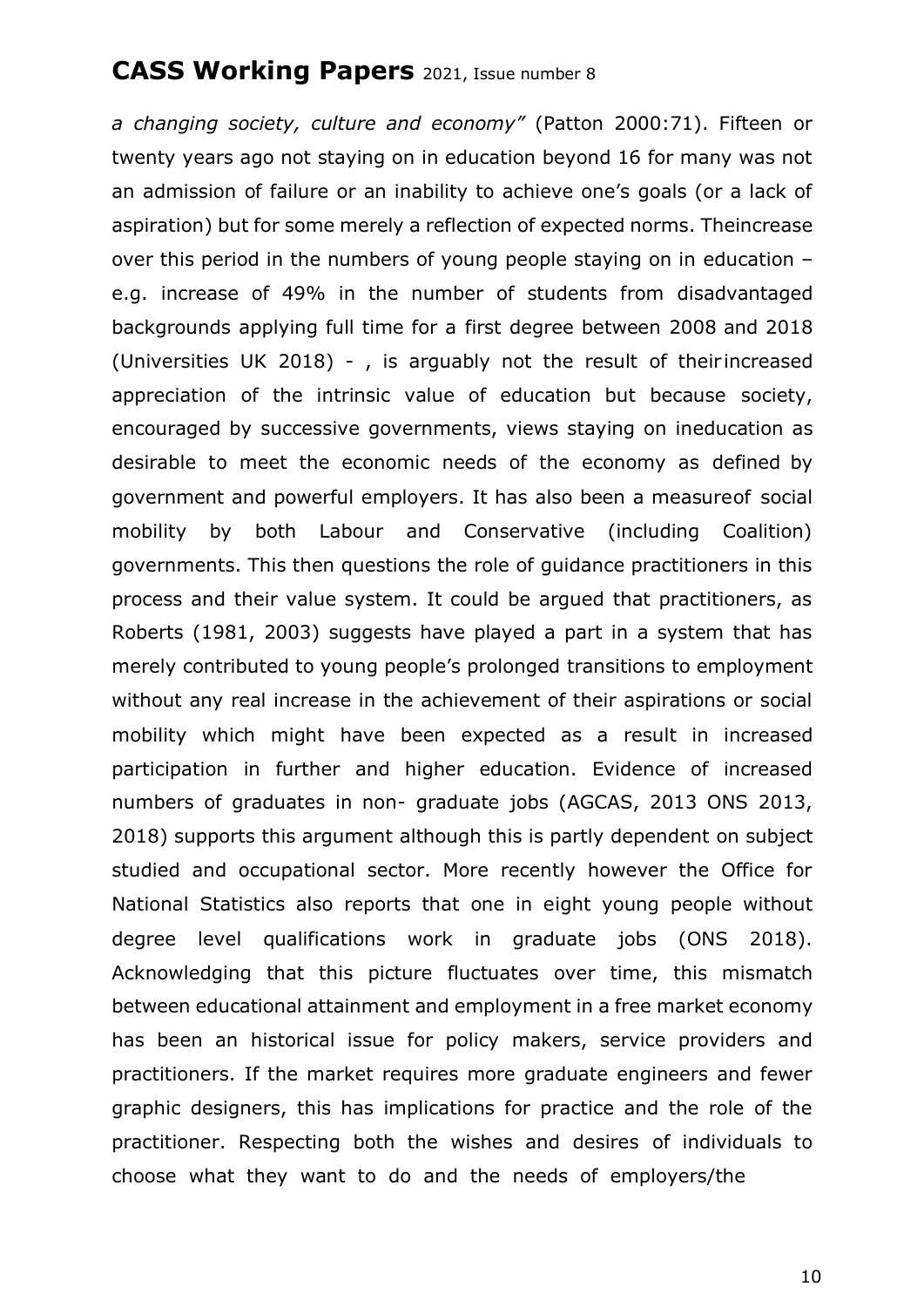economy/state are perhaps ultimately irreconcilable yet will continue to be problematic.

#### **Implications for Practitioners**

This questioning of the role and impact that practitioners have on the decisions of young people is based on the view that their expectations, aspirations and thus their choices are in reality a product of the socialising process that takes place in the home and educational institution (Roberts 1977). Thus, it is argued, some young people are content to accept unskilled, low paid jobs with little progression. However, more recent research suggests that there is little evidence to suggest young people do not have high aspirations as defined in terms as those requiring a university education leading to professional and managerial jobs (Kintrea, St Clair, Houston 2011). This same evidence also warns us against making generalisations about attitudes, beliefs and behaviours that surround aspirations especially in disadvantaged communities (Kintrea, St Clair, Houston 2011). This highlights significantly the role of the practitioner in addressing and responding to young people's aspirations. This is especially poignant now that practitioners are working for and representing a substantially wider range of organisations providing advice and guidance to young people (CDI 2017). With the 2011 Education Act placing the statutory responsibility upon schools for securing for its pupils, access to independent impartial career guidance this has led to a plethora of organisations providing this service. Putting aside the issue of what constitutes *"independent"* (and in this context *"independent"* defined in the Education Act 2011 as 'external to the school') Payne and Edwards (1997), in their study of impartiality in pre-entry guidance for adults in further education, question whether impartiality, in the sense of unprejudiced or fair treatment necessarily requires an independent service at all. It is argued that within the process of establishing organisational codes of practice, quality frameworks, etc. *"impartiality as an ethos for practitioners to work within has been incorporated within a managerial discourse of*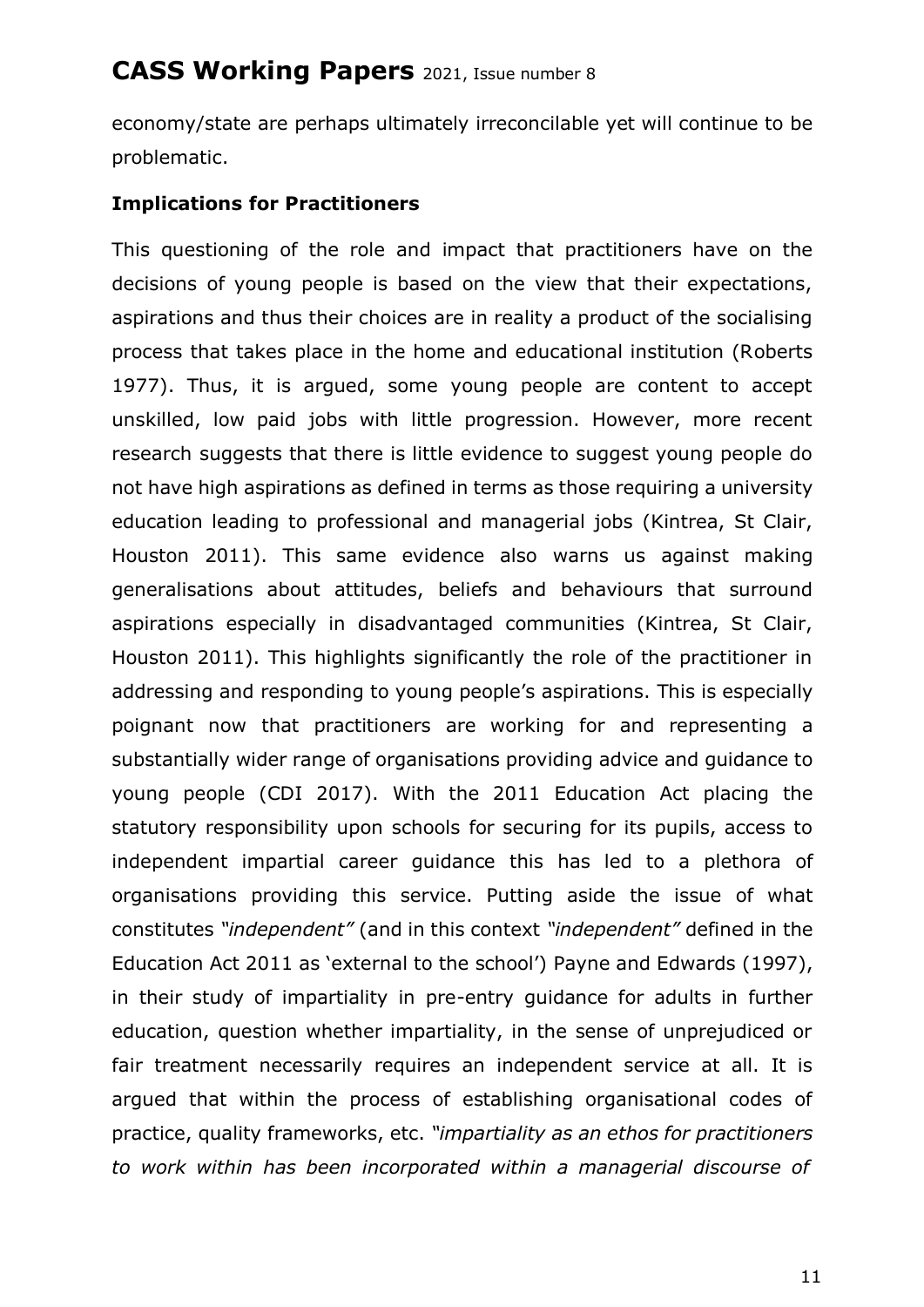*quality assurance and contract compliance"* (Edwards 2001:362). Practitioners therefore might have a functional notion of impartiality (honest broker, fair treatment, inform all options... etc.) but in doing so overlook their fundamental role in providing a client centred service which some would argue necessitates a partial intervention. Challenging client goals is therefore lost as a legitimate and central part of the guidance process (Payne and Edwards 1997:371) In this scenario the practitioner might be justified in pointing out to the young person not merely that the school's 6th Form is not the only option for 'A' levels but that they might find the school will actively encourage them to apply there. This is a partial intervention but in keeping with a client centred approach. Without this *response "guidance becomes a response to and satisfaction of consumer requirement rather than a challenging and educative encounter"* (Payne and Edwards 1997:371).

#### **Cultural and Social Capital**

This last point, i.e. that the practitioner will have knowledge and opinions formed from their own experiences that may be valuable in the decisionmaking process, helps to illustrate the contribution the practitioner can make to the social capital of the young person**.** However, the concept of social capital can be viewed as both a helpful and potentially confusing tool to use in this context. Helpful, because it can help to understand how, why, and the mechanisms by which, young people might be influenced by the community, environment, institutions, family etc. But confusing because there are different versions of social capital which have been developed over the past few decades. It has, for example sociological, political and economic applications (Portes 1998). Career guidance can also be viewed in sociological, political and economic terms, in relation to both aims and outcomes. Bourdieu, for example, defines social capital as *"the aggregate of the actual or potential resources which are linked to possession of a durable network of more of less institutionalised relationships of mutual acquaintance and recognition....which provides each of its members with*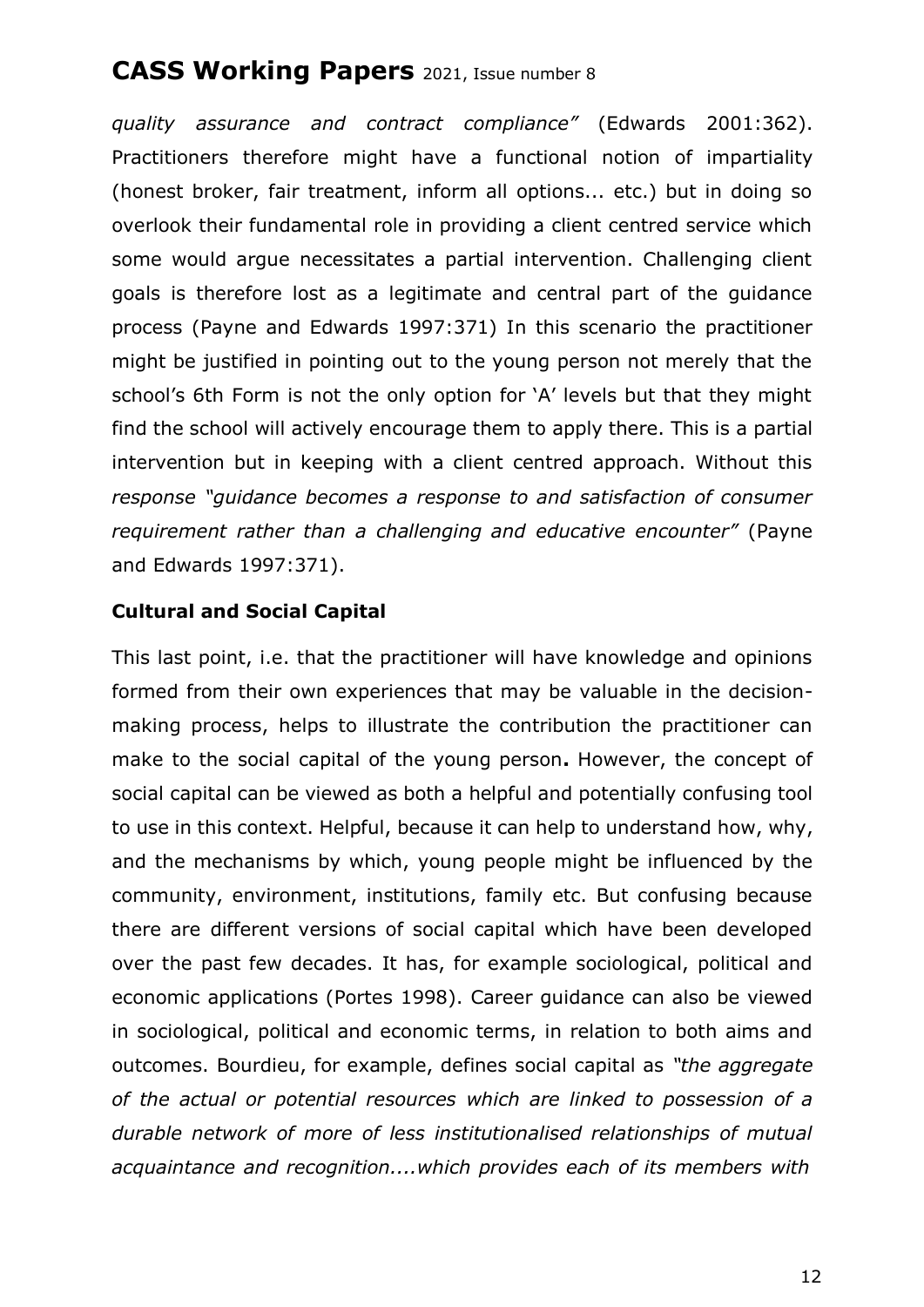*the backing of collectively owned capital"* (Bourdieu 1997:51). For Bourdieu, social capital is about the inequality in the distribution of resources to individuals and groups and thus continuation and enhancement of privilege. Social capital theory, despite some misgivings as to its appropriateness to all social phenomena (Portes 1998; Fevre 2000), is particularly relevant to our occupation with both aspirations and the concept of impartiality. It is relevant not only because it provides a potential framework to evaluate the experiences and aspirations of young people but also because it can do the same for practitioners. Practitioners themselves are also subject to the same socialisation processes as those they work with and this will impact on their understanding and attitude towards aspirations and the consequences this has on their ability to act impartially.

Putnam's model of social capital whilst different to Bourdieu's version is also relevant to our discussion here. His themes of networks, norms, and trust help to explain how individuals act together to pursue shared objectives (as cited in Schuller et al 2000). This presents a more positive concept social capital with its emphasis on voluntary participation, social cohesion and working for the wider public good. And even when, for example, *"schools and employers may not actually share objectives, even in their understanding of employability. they can acknowledge the validity of each other's class systems and values, this may be enough to allow social capital to develop"* (Schuller and Field 1999: 10). Traditional theories of career choice (Parsons 1909, Holland, 1953, Super 1981) in their analysis of the development of aspirations give primacy to the psychological makeup of individuals. But as Schuller et al (2000) point out, the key merit of social capital is the way it *"shifts the focus of analysis from the individual agent to the pattern of relations between agents, social units and institutions"* (Schuller et al 2000:35). Law's community interaction theory (1981) goes some way to explain the mechanics of this process through expectations, feedback, support, modelling and information (Law 1981).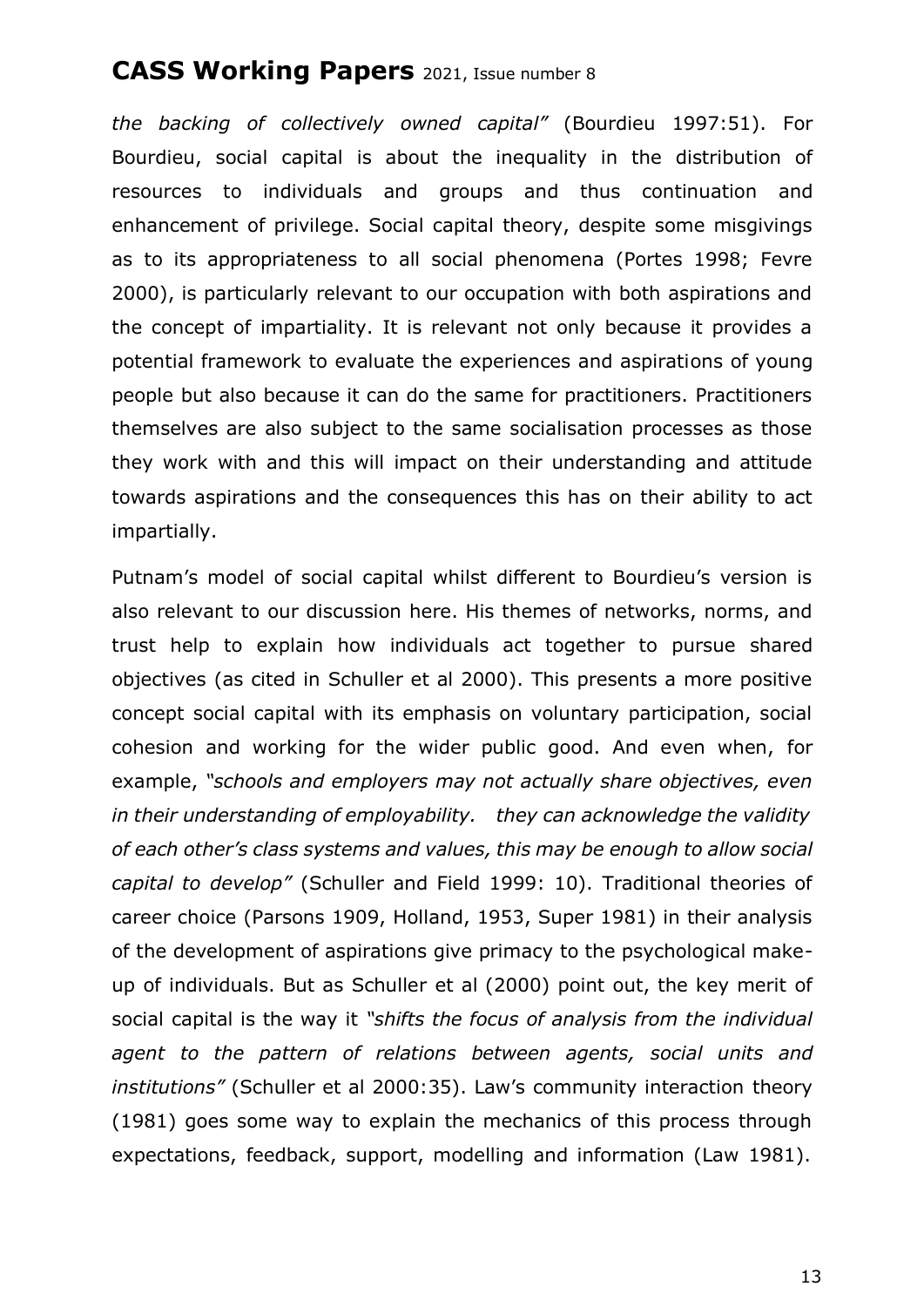His work is interesting as it suggests that a particular community can modify the impact of structural factors such as social class and ethnic origin. His conclusion that being a member of a particular group does not in itself predict aspirations, is also borne out by more recent research (St. Clair and Benjamin 2011). This should then open the door for the role of the practitioner as the honest broker and Roberts' argument is that it does in the sense that the practitioner's role should be to help young people interpret or judge the validity of the information they have and to challenge this where appropriate (Roberts 1977). He goes further and suggests that *"practitioners need to become innovators, intervening in the system of which they are a part"* (Gothard et al 2001). Our difficulty however may be in understanding and explaining to which system practitioners feel a part of, given that they work within the current fractured provision of guidance. This arguably mitigates against the notion of voluntary participation and the positive aspects of Putnam's model of social cohesion. The difference between Putnam and Bourdieu concepts suggests that in this context both are only partly applicable to explaining a shared interest between practitioner and young person. It is argued, for example, that the attempt at impartiality goes against the notion of shared group interests and arguably the traditional notion of the individualistic nature of 'independent' guidance and hence good practice.

One consequence of this pro-active intervention is that for some this 'partial' or interventionist role that is being urged might be seen as an attempt to challenge young people's social identity and thus question the validity of this as an acceptable activity of a career guidance practitioner. Fevre suggests that social identity helps to explain transition to work*: "because an identity tells you what behaviour is right for you, identities are able to carry norms into the hearts of those that aspire to them"* (Fevre 2000:99). This centrality of the concept of identity is for Fevre an *"alternative to the apparently oversocialised willingness of individuals to give way to the direction of others or simply ape the behaviour of others,*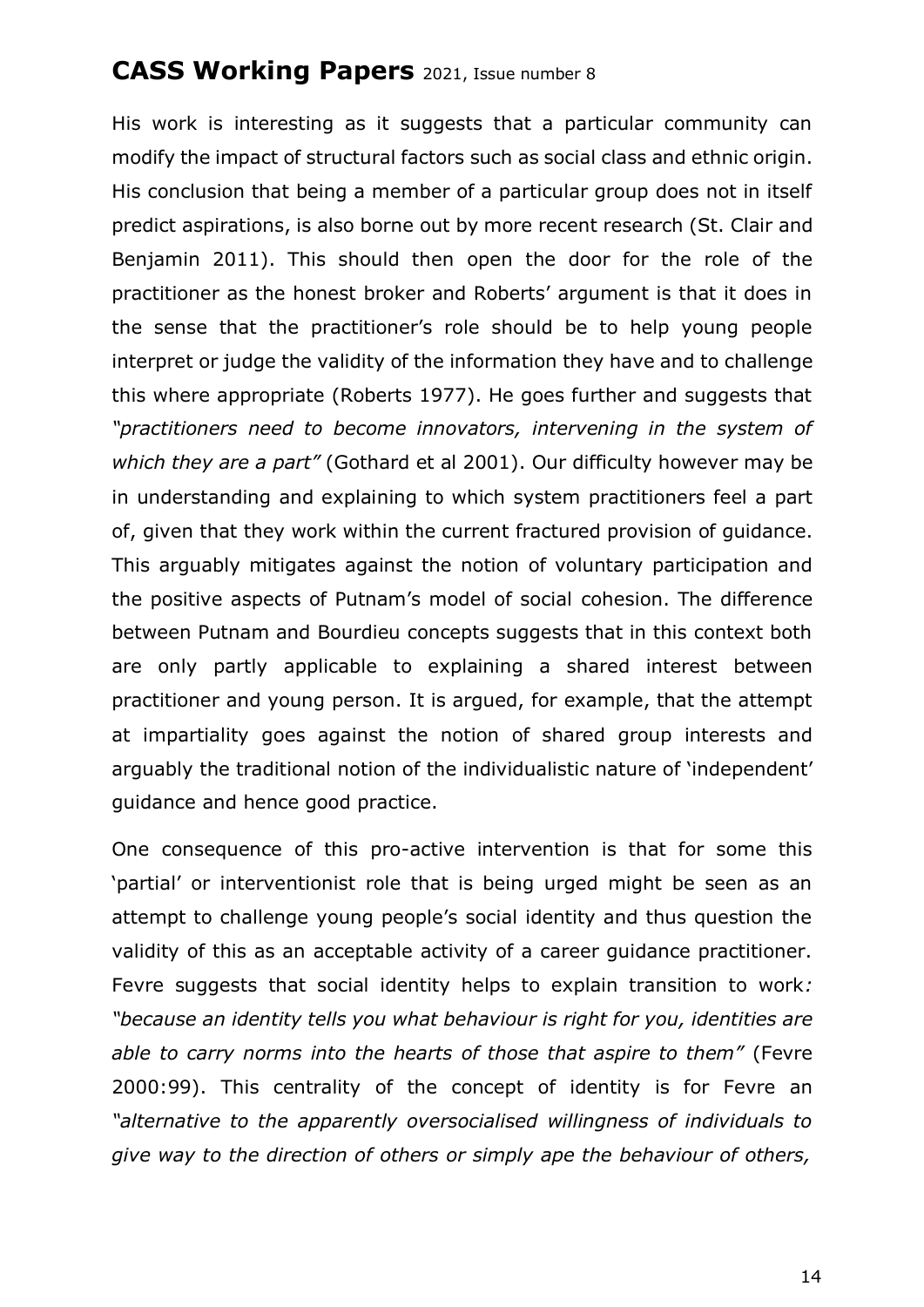*that lies at the heart of the sociological conception of the transition to work"* (Fevre 2000: 98). But if we accept this interpretation and that the role of the guidance practitioner is to challenge the commonly accepted norms of many of the young people they work with then it could be argued that this is indeed keeping within our defined notion of impartiality and that they are simply helping young people make informed choices. In other words, the consequence of not challenging can lead to a less than informed choice – the very antithesis of all that is at the heart of good career guidance.

The argument presented here therefore suggests that practitioners need to be more critical of both their own and other's influences on the decisions that young people make. These influences inevitably involve the role of values which are important, both in relation to views of education and employment but also to life choices generally. The practitioner thus needs to be aware of a potential conflict in the values they hold themselves, or at least those they might seem to represent as a professional guidance worker and the values that the young person may hold. Training in both reflective and reflexive practice should be a key feature practitioners training and development e.g. drawing upon the work of Schon (1991) and others. Thus, this requires an investment in the breadth and depth of *guidance* provided and not just an increase in the quantity and range of *information* supplied. An open and honest conversation is needed with young people so that whatever their aspirations and the processes by which they are formed and shaped, they are addressed in a manner that is genuinely impartial. It is also worth noting that these discussions, be they about occupational, educational, or life-style choices are normally taking place within an educational environment that is itself widely accepted as contributing to social inequality (Becker 2016). It is not the aim here to discuss in detail the many manifestations of different values and how they might impact on the career decision making process but merely to highlight the significance that they can have. Rather than being expected to raise aspirations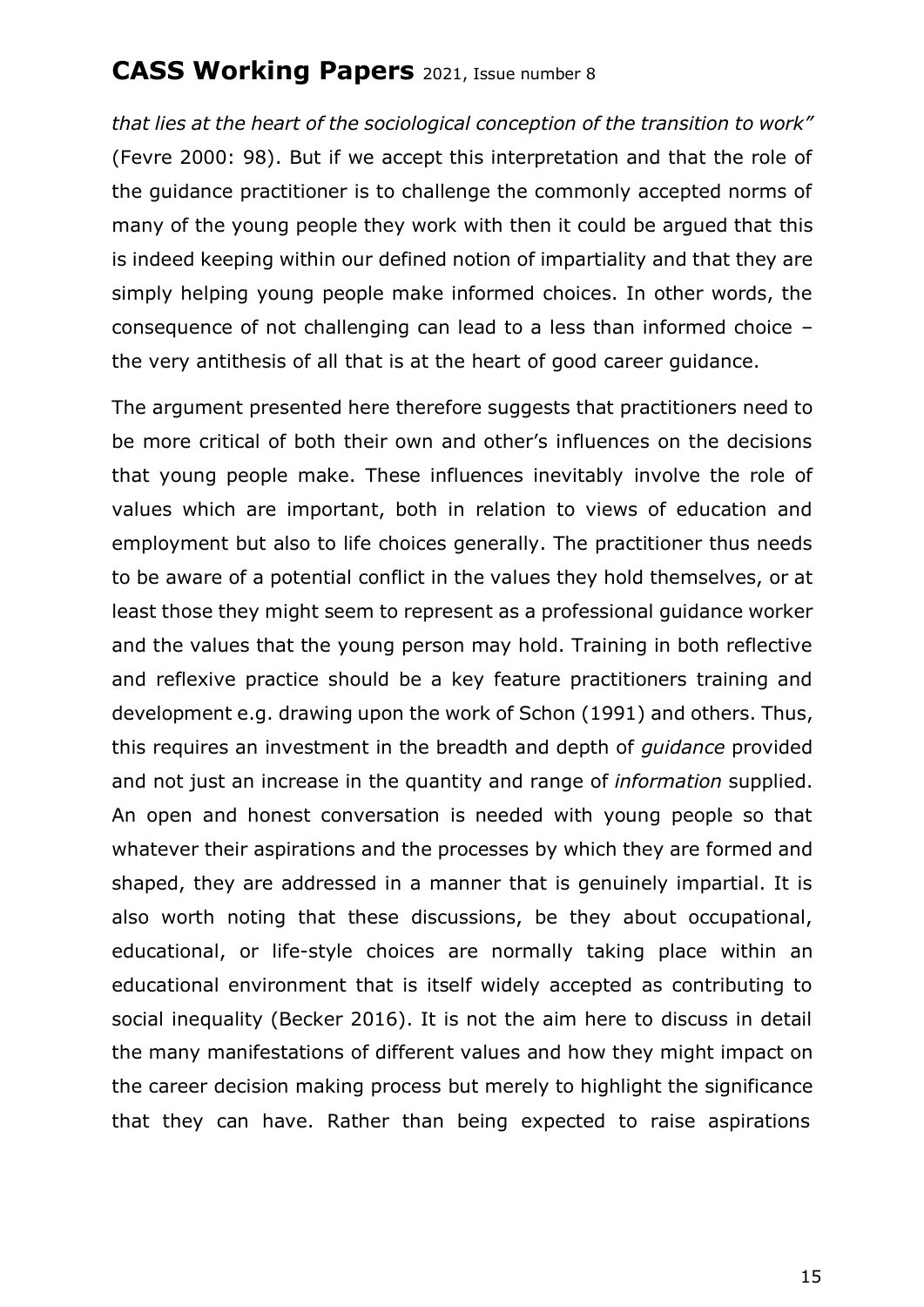practitioners might be encouraged to see how they might best focus on helping young people achieve aspirations compatible with their values.

The CDI's new Career Development framework (CDI 2021) does attempt to address the critical awareness role of the practitioner and is welcome. However**,** if it is accepted that practitioners need to be intellectually and culturally aware of their interaction with young people's career aspirations in order to help reflect on and potentially challenge them there is also a more pragmatic issue to acknowledge if we are serious about addressing the influence of guidance practitioners on the aspirations of young people. This is the gap between managing aspirations on a macro level, a strategic response and a micro level, a delivery response. Guidance practitioners work at a micro level. The day to day reality is that even in the best-case scenarios contact between practitioners and those seeking guidance is minimal and often acknowledged in surveys of young people (OFSTED 2013, CDI 2015). The opportunity to engage in any meaningful dialogue with young people about the influences on their aspirations, the implications of these and more significantly what can be done to address them is limited. Evidence suggests for example (Barnes 2010) that evaluating values in the career decision process is rarely addressed at all in career education programmes in schools although there are a number of teaching tools available (Colozzi's Dove technique (2004) and Amundson and Poehnell's 'wheel' (2003)). Clearly, challenging values in a one-off career guidance interview is unrealistic or at least too late. And with the further splintering of the provision of career guidance in schools there is little evidence to suggest that opportunities to discuss with young people in any meaningful way their aspirations with a professional who might challenge their assumptions, beliefs and interests will improve. Practitioners who recognise the significance of this can and do attempt to address this by spreading the range of their activities to include other significant groups acknowledged as influencing young people's aspirations such as teachers, parents, employers and other professionals working with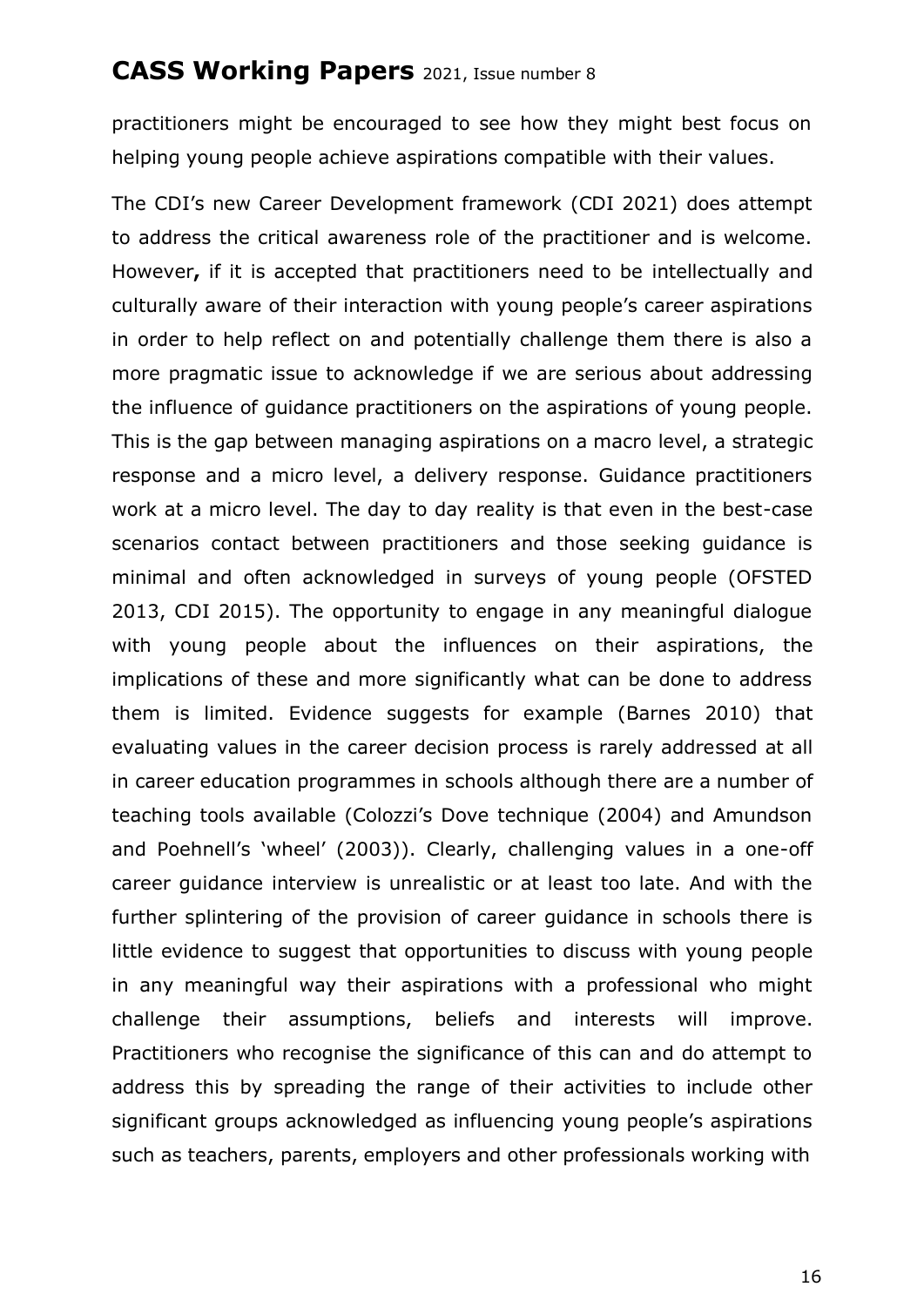young people such as youth workers. Indeed, the establishment of the Connexions Service in 2000 was partly in response to the compartmentalised way in which various organisations delivered their services to young people. It could also be argued that one of the explicit aims of the Connexions strategy, that of increasing the role of advocacy in the support for young people (DfES 2000), was a recognition of the lack of social and cultural capital that young people have. Currently, with arguably a more fragmented network of providers within which guidancepractitioners operate it is even more difficult for them to feel part of a wider,cohesive community in support of young people. Bourdieu's emphasis on social justice and inequality may still be more relevant to the debate here.

#### **Conclusion:**

This is a complex subject which has attracted considerable attention in recent times. The attention has rightly focused on how aspirations are formed, shaped and the barriers to their achievement. The role of parents, educational institutions, employers, and government policy is clearly recognised as a significant factor in this. What this paper has attempted to do is to recognise the potentially contradictory role that guidance professionals have in this process and specifically to question practitioners' genuine independence and impartiality. That guidance practitioners are as much a product of the influence of cultural capital themselves as the young people they seek to support challenges the extent to which practitioners are significantly detached from the guiding process and able to critically reflect on the aspirations of young people. It is not enough to understand how aspirations are formed, influenced and realised or indeed to understand the significance of cultural capital in this context; it is the response to these factors by practitioners and how they use this knowledge in their practice with young people that is important even if for some commentators, "*later interventions, however impartial, cannot undo early disadvantage"* (Milburn 2009:5).

17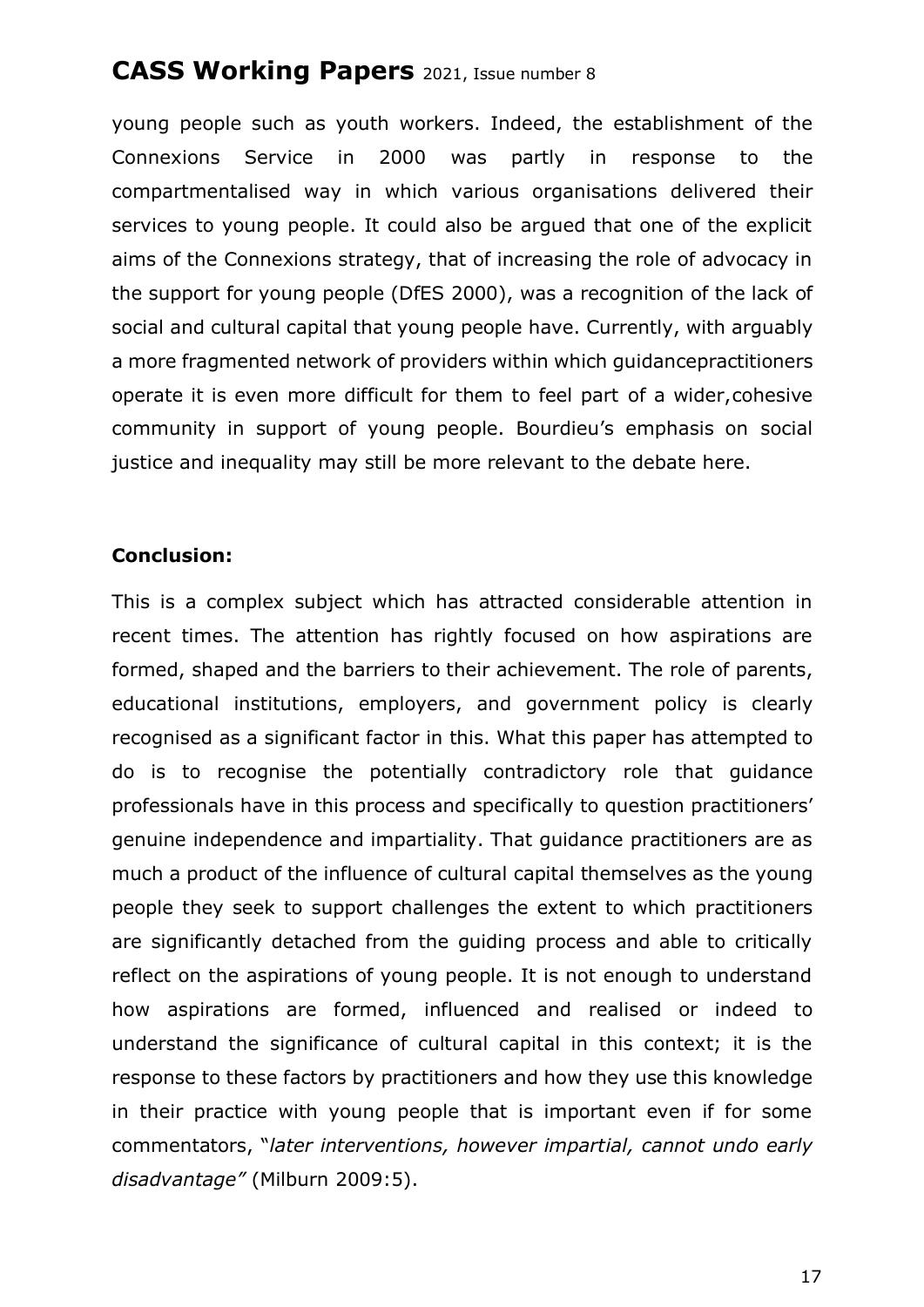A consequence of this re-assessment of what it means to be aspirational and the consequent revised role of the practitioner is that there will be those who argue that it is naïve and unrealistic to expect both young people and practitioners to engage in this dialogue because ultimately the development and achievement of aspirations, however defined and arrived at, are partially a product and consequence of the influence of cultural capital both from the perspective of the young person and *also* the practitioner. Occupational choice is thus restricted or tainted regardless of how 'suitable' that choice is for the young person – even for those who have all the advantages of a good education, the right social connections, qualifications and aptitude etc. (there may be some budding astronauts in the UK but there have only been seven British astronauts in space). It cannot be ignored that the availability is partly influenced by demand – a point often ignored by those who argue that the labour market should dictate what young people should be thinking of aiming for. It is argued here that practitioners are right to encourage aspirational thinking amongst young people yet to do so in a way that remains genuinely impartial they need to adopt a new approach. Practitioners who claim to be impartial must recognise, acknowledge, and importantly act upon the consequences of the influence of cultural capital both upon themselves and those they seek to support.

This new approach (new for some but not for all) should not therefore make it incumbent upon practitioners to blindly encourage *raising* aspirations without critical consideration of the circumstances which inform and influence that rationale. To ignore this consideration is to risk the accusation of avoiding their responsibility to provide guidance that is impartial. Rather they should encourage young people to consider all possible options in relation to their skills, abilities, potential, interests, desires and values and the opportunities that exist to enable them to achieve their potential. This should involve *broadening* aspirations and helping them to see what they can achieve. For some this is will indeed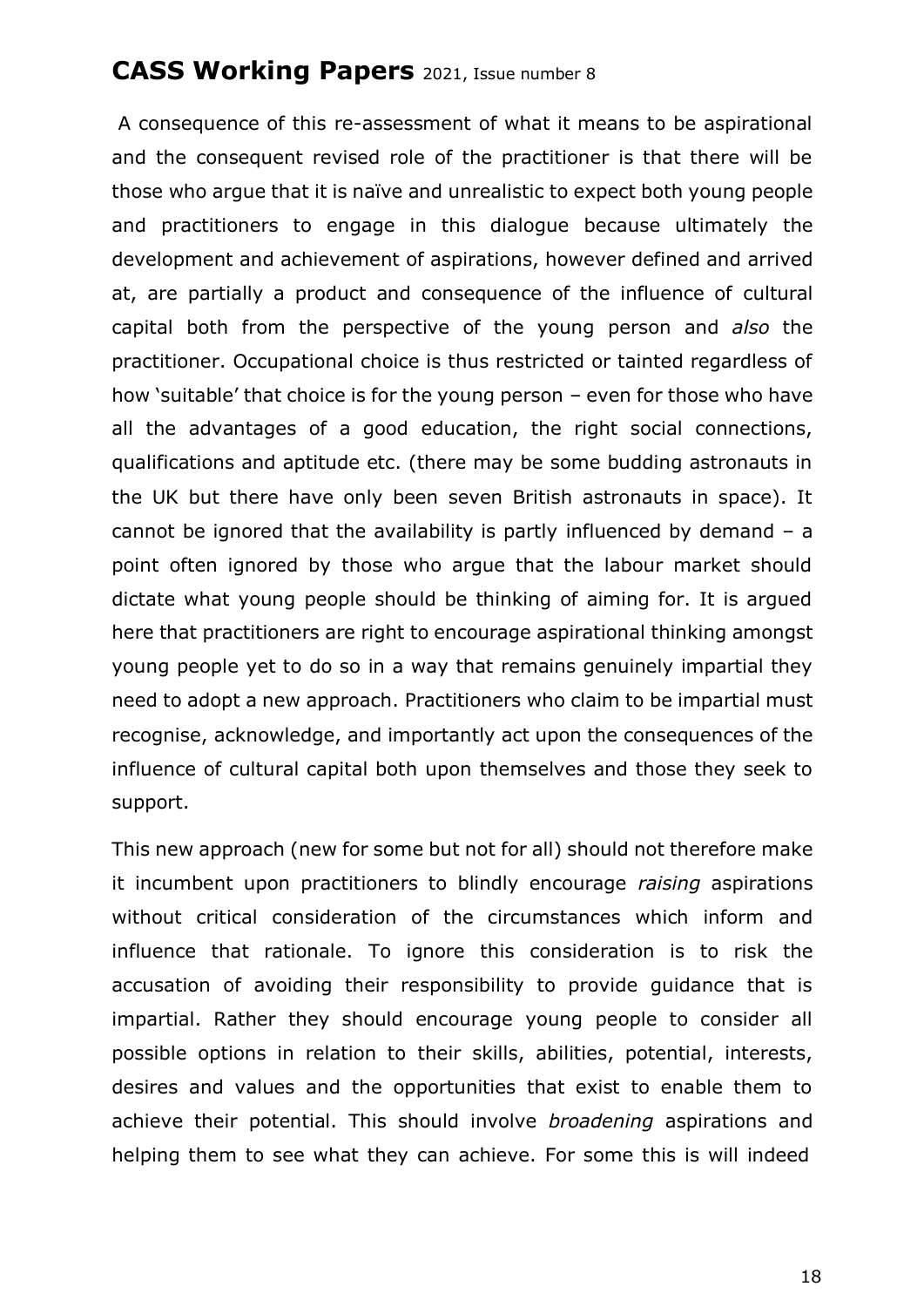result in '*raising* their aspirations' and for others perhaps a re-assessment of their aspirations and an alternative direction to pursue. At the heart of good guidance is an attempt to help the young person understand themselves in relation to the possible educational and career options. Practitioners cannot do this alone and whilst in part the new arrangements introduced in 2012 attempted to broaden out the range of support for young people the current arrangements for the delivery of careers education, information advice and guidance do not necessarily provide grounds for optimism (Hooley et al. 2015, 2021, Commons Report 2016) .

Finally, and significantly however, the acknowledgement of this issue comes at a time when doing something about it is arguably more problematic than at any other time in the professions' recent history. If it was ever an easy goal – and clearly it is not – the timing is not good. In particular, a fragmented delivery service (Commons Select Committee 2015, CDI 2016) with no longer a national unified provision of advice and guidance to young people, changes to the training and development of practitioners and a significant reduction of resources means that, in reality, this issue is unlikely to be tackled in a coherent and effective manner. Indeed, the very nature of these changes, some might argue, are designed deliberately to obstruct, and prevent a proper and ethically appropriate response to meeting the needs of young people in a genuinely impartial manner. There is almost a hint that the attempt over the past few years to raise aspirations has been a mistake with evidence suggesting that there is an unrealistic match between young people's aspirations and the labour market. This may or may not be true and it is not the purpose of this paper to support or deny this argument. Instead what is arguably a cause for concern is that just as we have begun to recognise and seriously debate the issue of aspirations and young people we are in danger of sabotaging the help and support available to them by withdrawing their opportunity to effectively discuss their aspirations in a critical and meaningful way.Inviting into school a few employers, college, and university

19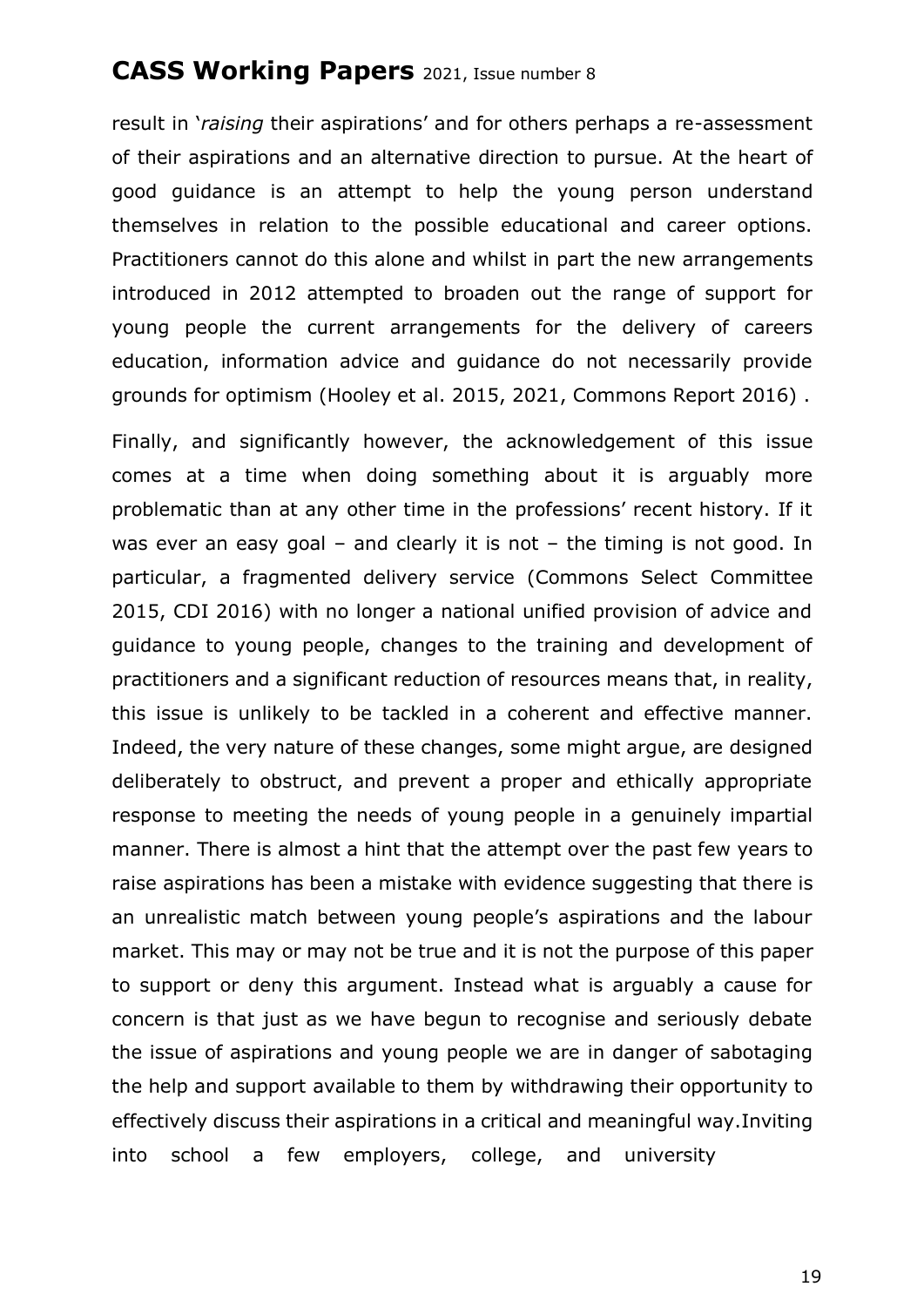representatives to talk about these options, however well-meaning and supplemented by a national website is not an adequate response to meeting the complex aspirational needs of young people. Career guidance practitioners continue to have a role to play in the support of young people's aspirations. What has been questioned here is the extent to which this support involves an uncritical acceptance of the rationale for raising aspirations and invalidating their impartial role, rather than, accepting a role to help explore, understand and achieve aspirations within a young person centred approach thus retaining the true essence of impartiality.

#### **References**

Bandura, A., Barbaranelli, C., Caprara, G. V., & Pastorelli, C. (2001). Self‐ efficacy beliefs as shapers of children's aspirations and career trajectories. *Child development*, *72*(1), 187-206.

Baron, S. Field, J. Schuller, T. (2000) *Social Capital: Critical Perspectives*. Oxford University Press

Bennet, B., Blower, C., Jones, O., Tyler, I. (2015) 'What is Aspiration? How Progressives Should Respond' Centre for Labour and Social Studies

Bosley S. Arnold J. Cohen L. (2007) 'The anatomy of credibility: A conceptual framework of valued career helper attributes' *Journal of Vocational Behaviour 70 116-134*

Bourdieu, P. (1986) The Forms of Capital in Richardson J. (Ed.) *Handbook of Theory of Research for the Sociology of Education* New York Greenwood

Career Development Institute (CDI) (2019) Code of Ethics

Careers England (2019) Report of The Worthless Campaign [Online] Available at [:Nine out of ten schools have insufficient funding for careers](https://www.careersengland.org.uk/2019/11/11/nine-out-of-ten-schools-have-insufficient-funding-for-careers-advice/) advice [\(careersengland.org.uk\)](https://www.careersengland.org.uk/2019/11/11/nine-out-of-ten-schools-have-insufficient-funding-for-careers-advice/) accessed 5/8/21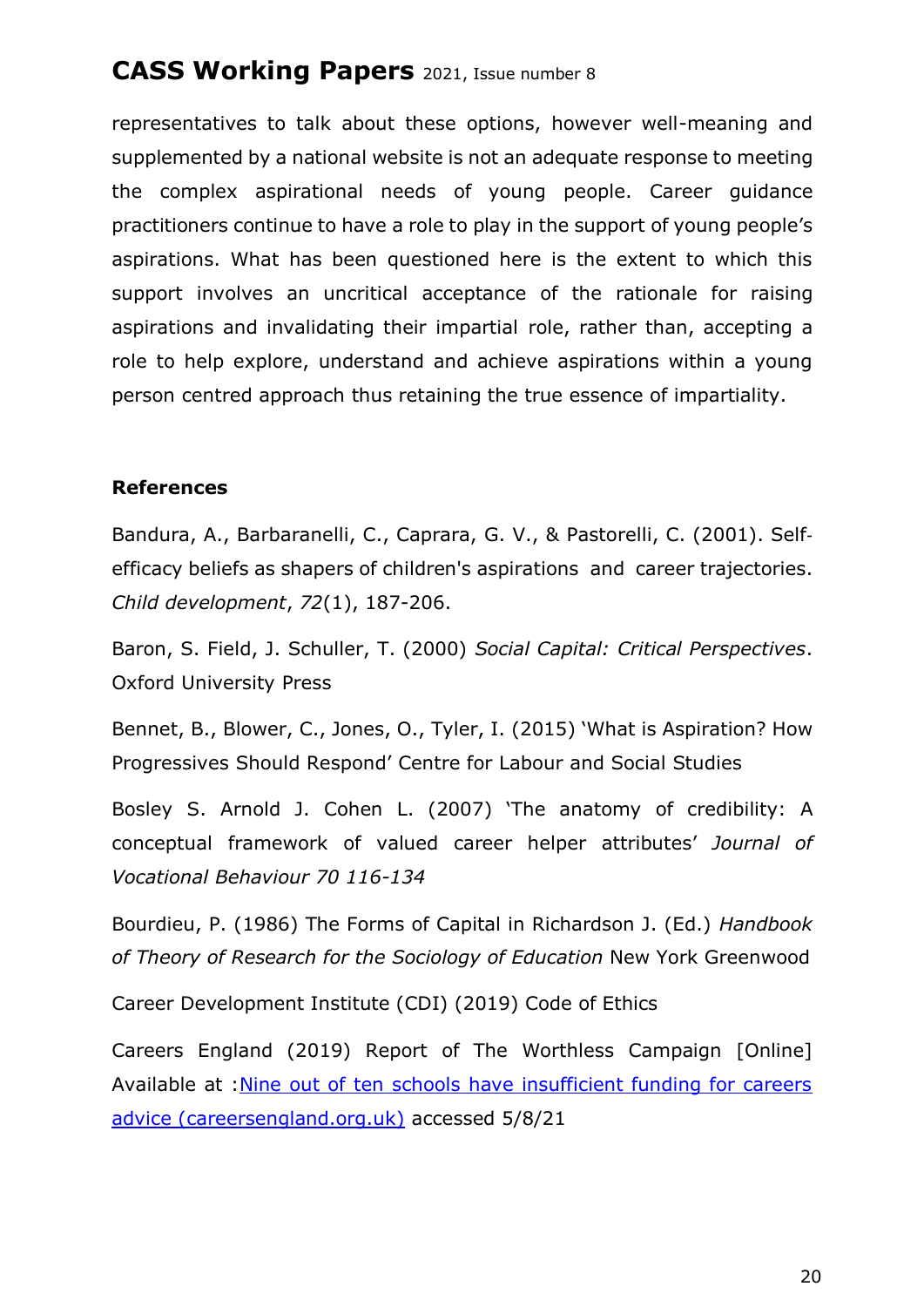Chartered Institute of Professional Development (2013) *Employers are from Mars, Young People are from Venus: Addressing the Young People/Jobs mismatch*

Colley H. (2010?) ''Ethics work' in career guidance: navigating ethical principles and ethical pressures in an under resourced service' *Career Research and Development: the NICEC Journal*

Collin, A. (2006) 'Conceptualising the family friendly career: the contribution of career theories and a systems approach' *British Journal of Guidance and Counselling Vol. 34 No. 3 295 – 307*

Department of Children, Schools and Families (2009) How Young People Formulate their Views about the Future

Department of Children, Schools and Families (2009) Quality, Choice and Aspiration: A strategy for young people's information, advice and guidance

Department of Children, Schools and Families (2009) Statutory Guidance: Impartial Careers Education and Guidance

Department of Education (2018) Statutory Guidance Careers Guidance and Access for Education and Guidance Providers DFE-00002-2018

Dorling, D. (2011) Injustice: Why Social Inequality Persists. The Policy Press

Dyer, B. Pizzorno, M. Kejia, Q. Ladislav, V. Marshall, S. Young, R. (2010) 'Unconscious process in a career counselling case: an action-theoretical perspective' *British Journal of Guidance and Counselling Vol 38 No. 3 343 – 362*

Fevre, R. (2000). Socializing Social Capital: Identity, the Transition to Work, and economic Development in Baron, S., Field, J., & Schuller, T. (Eds.). (2000). *Social capital: Critical perspectives*. OUP Oxford 94-110

Francis-Devine, B. (2021) Youth Unemployment Statistics House of Commons Briefing Paper Number 5872 23 March 2021

21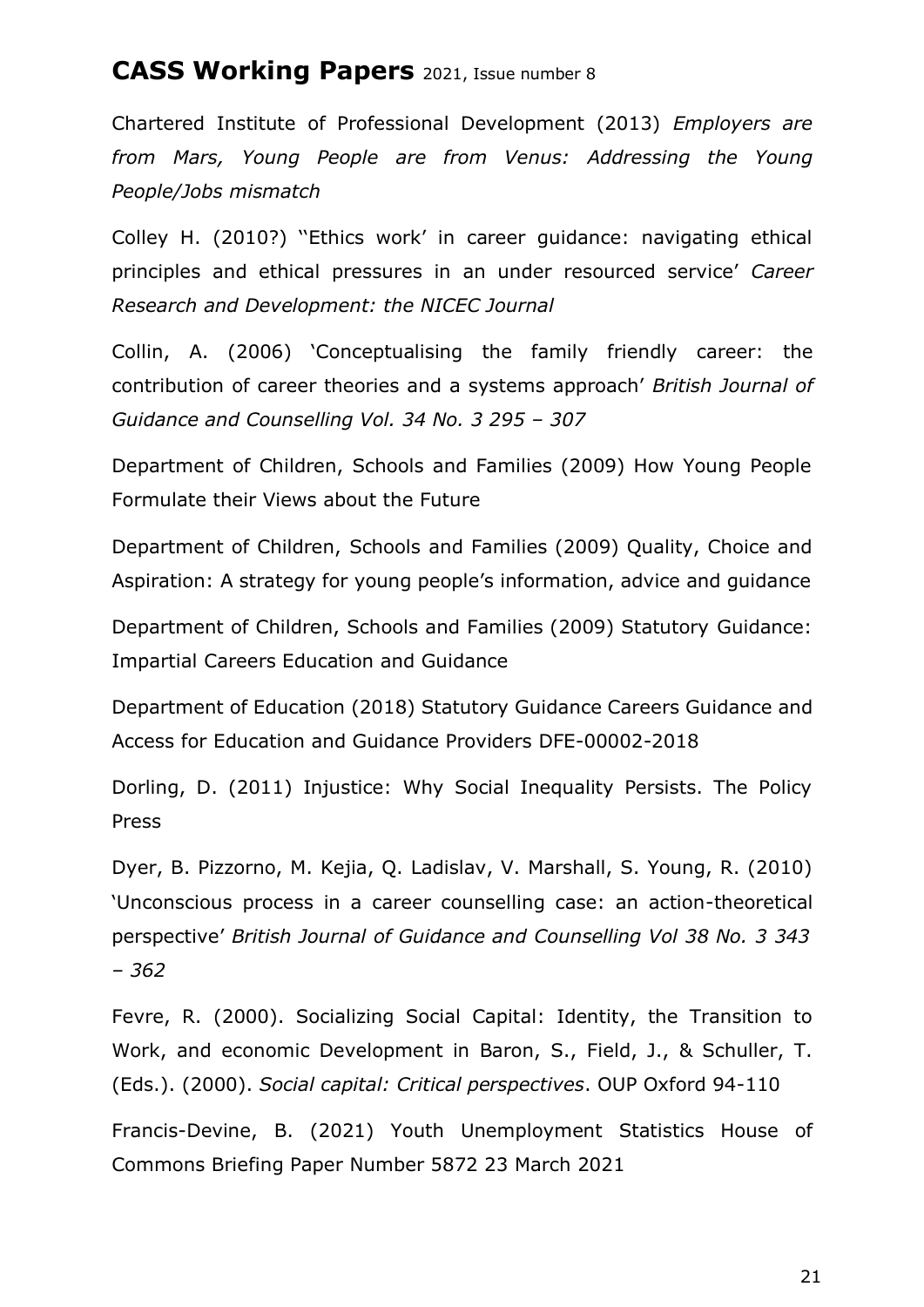Fugate, M, Kinicki, A. and Ashforth, B. (2004) 'Employability: A psychosocial construct, its dimensions and applications' *Journal of Vocational Behavior 65 14-38*

Garner, R. (2012) 'Pupils 'not encouraged' to apply to Oxbridge' The Independent 26th April

Gothard, B., Mignot, P., Offer, M. and Ruff, M. (2001) Careers Guidance in Context

Green, E. White, R. (2008) '*Shaped by place: young people's decisions about education, training and work'* The Policy Press

Guardian (2011) 'Universities admit 'soft' A*-Levels damage chance of top places' February 4th*

Guardian (2021) Degree Apprenticeships: higher level study, but no university fees? Yes Please [Online] Available at: [https://www.theguardian.com/education/2021/feb/09/degree](https://www.theguardian.com/education/2021/feb/09/degree-apprenticeships-higher-level-study-but-no-uni-fees-yes-please)[apprenticeships-higher-level-study-but-no-uni-fees-yes-please](https://www.theguardian.com/education/2021/feb/09/degree-apprenticeships-higher-level-study-but-no-uni-fees-yes-please) Accessed 8/7/21

Gutman Morrison, L. Akerman, R. (2008) *Determinants of aspirations* Research Report 27 Centre for Research on the Wider Benefits of learning Research Report Institute of London University of London

Halfon, R. Skills and Apprenticeships Minister. Speech at Westminster Academy 30th January 2017 DfE

HEFCE (2013) Trends in young people participation in higher education

Holland, J. (2008) 'Young People and Social Capital. What Can It Do for Us?' *Families and Social Capital Research Group Working Paper No. 24* Families and Social Capital Research Group

Holland, J. L. (1997). *Making vocational choices: A theory of vocational personalities and work environments* (3rd ed.). Psychological Assessment Resources.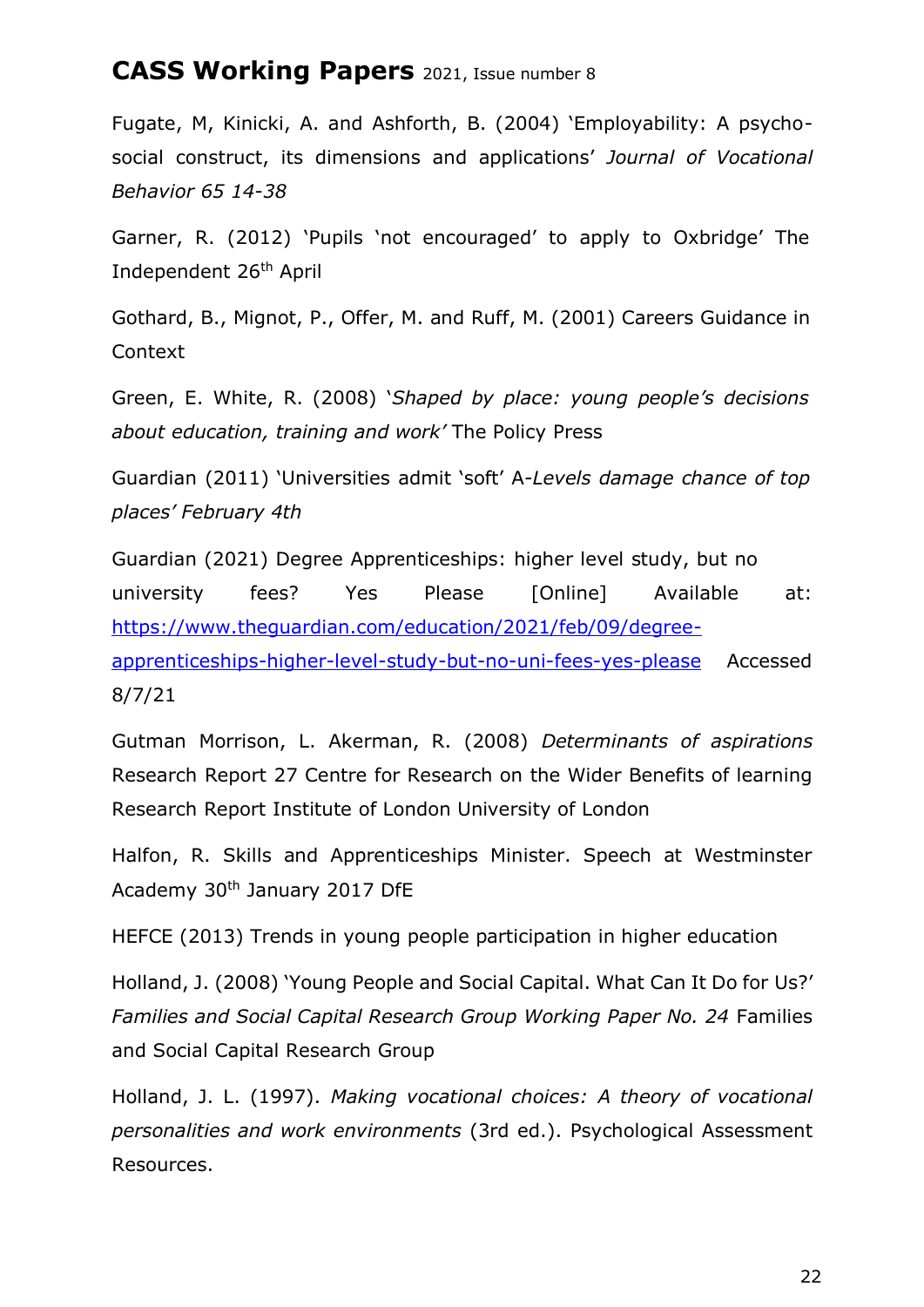Hooley, T. (2018) Career Guidance and the Changing World of Work: contesting responsibilising notions of the future. In Peters, M.A., Jandrić, P. And Means, A.J. (Eds.) (2018). Education and technological unemployment. Berlin: springer.

Hooley, T. (2020) *Redeveloping the Career Development Framework* Career Development Institute New Career [Development](https://www.thecdi.net/New-Career-Development-Framework) Framework [\(thecdi.net\)](https://www.thecdi.net/New-Career-Development-Framework) Accessed 29/6/21

Hooley, T. (2021) 'Skills for Jobs White Paper: Implications for Career Development' Career Development Institute Briefing Paper

Hughes, D. Gration, G. (2006) Performance Indicators and Benchmarks in Career Guidance in the United Kingdom Centre for *Guidance Studies Occasional Paper*

Hughes, D. (2010) *Social Mobility of young people and adults in England: the contribution of high quality careers services* Career England

Institute of Career Guidance (2005) The Code of Ethics for Members of the Institute of Career Guidance

Kintrea, K., St.Clair, R. and Houston, M. (2011) The influence of parents, places and poverty on educational attitudes and aspirations *Joseph Rountree Foundation*

Law, B. (2011) Careers work professionalism – Strong on career – strong on the causes of career the career- learning cafe [www.](http://www/) Hihohiho.com accessed 04/03/2011

Law, B., Meijers,. F. Wijers, G. (2002) 'New perspectives on career and identity in the contemporary world' *British Journal of Guidance and Counselling Vol 30 N0.4 432 – 449*

London: Sage Publications

Mann, A., Massey, D., Glover, P., Kashefpadkel, E. T., & Dawkins, J. (2013). Nothing in common: The career aspirations of young Britons mapped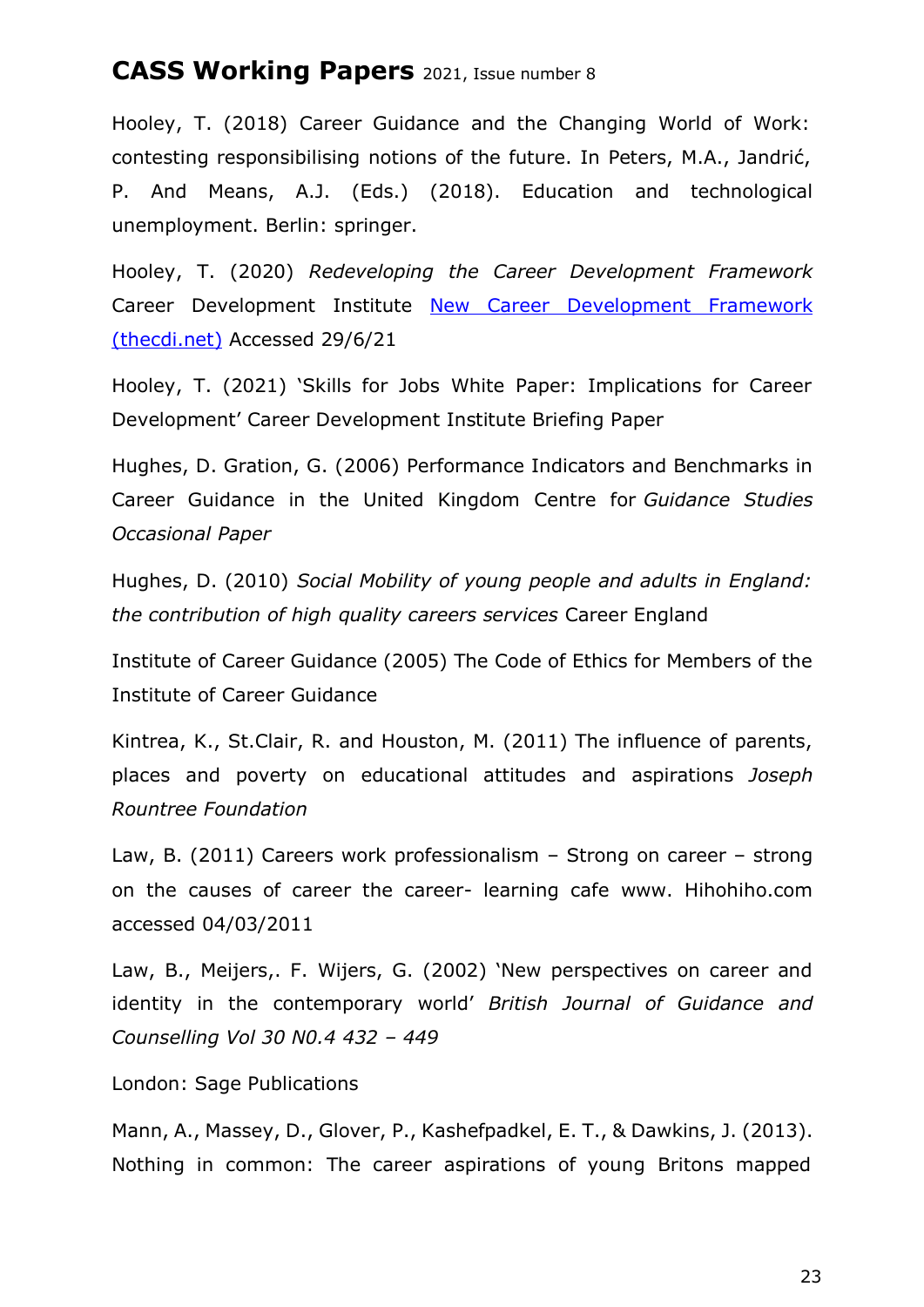against projected labour market demand (2010-2020). *Occasional Taskforce Research Paper*, (2).

McArdle, S., Waters, L., Briscoe, J. P., & Hall, D. T. T. (2007). Employability during unemployment: Adaptability, career identity and human and social capital. *Journal of vocational behavior*, *71*(2), 247-264.

Milburn, A. (2009). Report from the Independent Commission on Social Mobility.

Mulvey, R. (2002) Ethical Practice in Guidance Career Guidance in: *constructing the future – Social inclusion policy and practice*

National Foundation for Educational Research (2006) How Do Young People Make Choices at 14 and 16? DfEE

Office for National Statistics [Online] Available at: [https://www.ons.gov.uk/employmentandlabourmarket/peopleinwork/emp](https://www.ons.gov.uk/employmentandlabourmarket/peopleinwork/employmentandemployeetypes/articles/oneineightyoungpeoplewithoutdegreesworkingraduatejobs/2018-09-18) [loymentandemployeetypes/articles/oneineightyoungpeoplewithoutdegrees](https://www.ons.gov.uk/employmentandlabourmarket/peopleinwork/employmentandemployeetypes/articles/oneineightyoungpeoplewithoutdegreesworkingraduatejobs/2018-09-18) [workingraduatejobs/2018-09-18](https://www.ons.gov.uk/employmentandlabourmarket/peopleinwork/employmentandemployeetypes/articles/oneineightyoungpeoplewithoutdegreesworkingraduatejobs/2018-09-18) Accessed 29/6/21

Ofsted (2013) Going in the right direction? Career Guidance in Schools from September 2012

Parsons, F. (1909). Choosing a vocation. Boston: Houghton Mifflin.

Patton, W. (2000) 'Changing Career: The Role of Values' *The Future of Career* Collin, A and Young R. A. (Eds) Cambridge University Press

Payne, J. and Edwards R. (1997) 'Impartiality in pre-entry guidance for adults in further education colleges' *British Journal of Guidance and Counselling Vol 25 No. 3 361 – 375*

Portes, A. (1998) 'Social Capital: Its Origins and Applications in Modern Sociology' *Annual Review of Sociology 24, 1-24*

Reay, D., Crozier, G., and Clayton, J. (2010) ''Fitting in' or 'standing out': working-class students in UK higher education' *British Educational Research Journal Vol 36 No 1 107-124*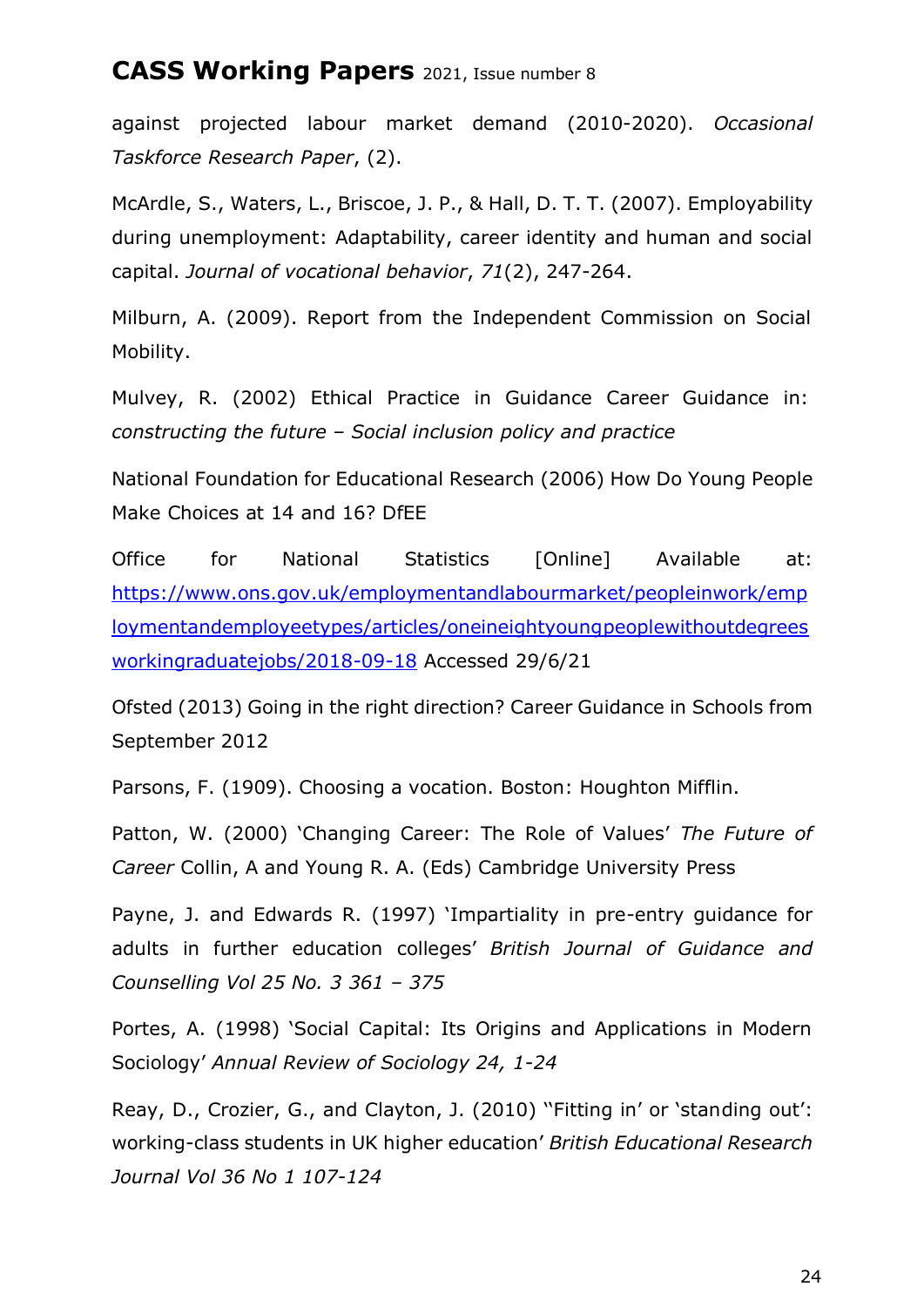Reid, H. (2011) '*Vocation, Vocation, Vocation: placing meaning in the foreground of career decision-making'* Occasional Paper Centre for Career and Personal Development Canterbury Christchurch University

Roberts, K. (1977) 'The social conditions, consequences and limitations of careers guidance' *British Journal of Guidance and Counselling 5:1 1-9*

Sabates, R., Harris, A., and Staff, J. (2011) 'Ambition Gone Awry: The Long-Term Socioeconomic Consequences of Misaligned and Uncertain Ambitions in Adolescence' *Social Science Quarterly Vol 92 No. 4*

Schoon, I. (2001) 'Teenage aspirations and career attainment in adulthood: A 17-year follow –up study of teenagers who aspired to become scientists, health professionals or engineers' *International Journal of Behavioural Development 25 (2) 124-132*

Schuller, T., Baron, S., & Field, J. (2000). Social capital: a review and critique. In Baron, S., Field, J., & Schuller, T. (Eds.). (2000). *Social capital: Critical perspectives*. OUP Oxford 1-38

Skills Commission (2008) Inspiration and Aspiration: Realising our Potential in the  $21<sup>st</sup>$  Century

Slack, K. (2003) 'Whose aspirations are they anyway?' *International Journal of Inclusive Education Vol 7 No. 4 325 – 335*

Smith, K. (2007) 'Operationalizing Max Weber's probability of class situation: the concept of social class' *The British Journal of Sociology Vol 58 Issue 1 88-104*

Spong, J. (2007) 'Ideas of influence: counsellors talk about influencing clients' *British Journal o*f Guidance and Counselling Vol 35 No. 3 331 – 345

St. Clair R. Benjamin A. (2011) 'Performing desires: the dilemma of aspirations and educational attainment' *British Educational Research Journal Vol. 37 No. 3 501 – 517*